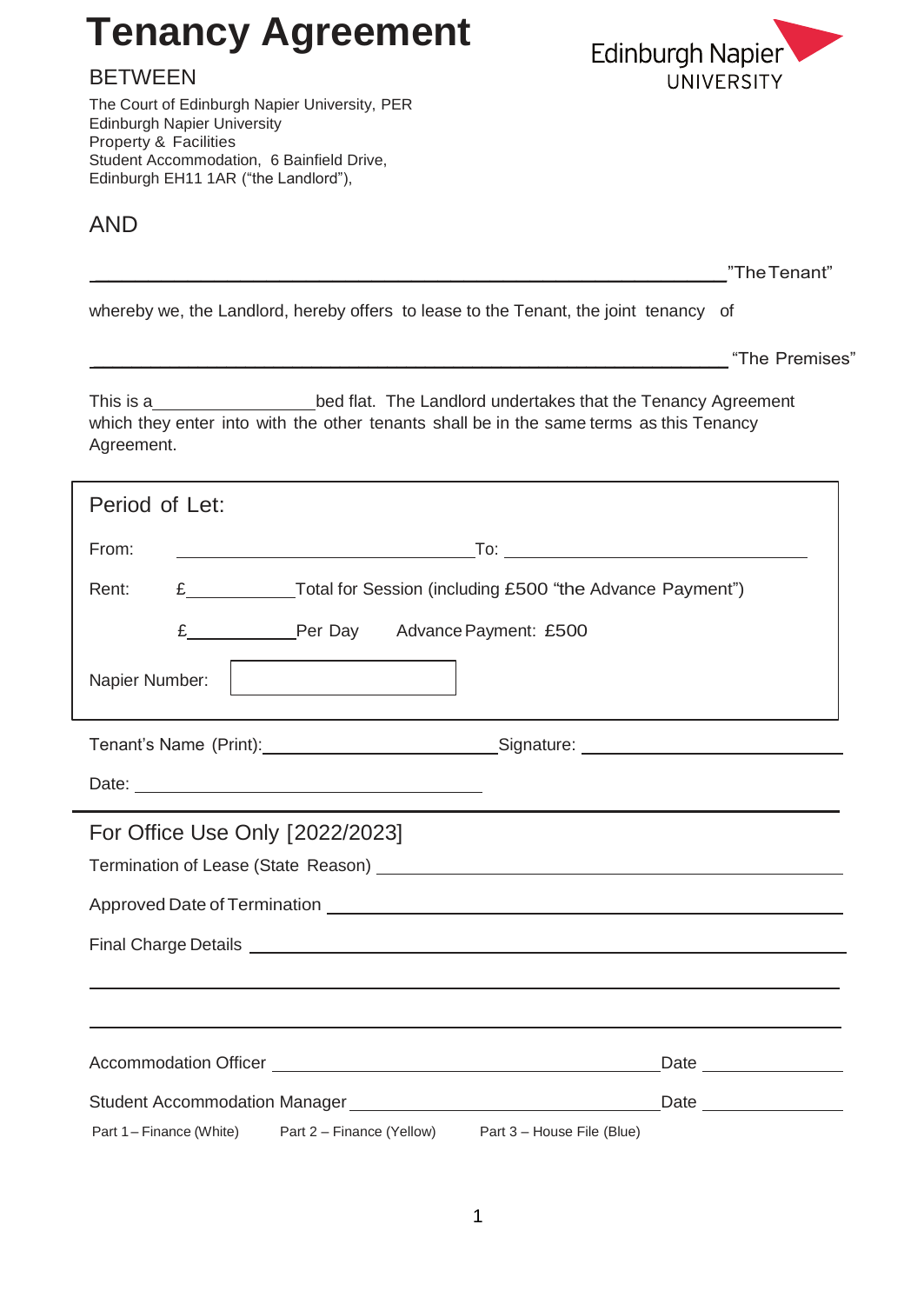# Terms and Conditions

#### In this contract:

"Accommodation" means the bedroom allocated to the Tenant in the Premises;

"Code of Conduct" means the Code of Conduct prepared by the Landlord, a copy of which is annexed and signed as part of this Tenancy Agreement;

"Occupiers" means the other persons permitted by the Landlord to live in the Premises with the Tenant;

"Premises" means the flat referred to on page 1 of this Tenancy Agreement of which the Accommodation forms part;

"Shared Accommodation" means a bedroom in the Premises shared by the Tenant and a Sharer as "Sharer" is defined in Clause 6 of this Tenancy Agreement;

"Tenancy Agreement" means the contract entered into between the Landlord and the Tenant to give the Tenant the right to occupy the Accommodation and the Premises;

# Rights Granted

1 The Tenant shall be entitled to exclusive occupation of the Accommodation (subject to Clause 6 of this Tenancy Agreement) and, along with the Occupiers, shared occupation of the common areas of the Premises and to use the furniture and contents in the Accommodation and the Premises, all as listed on the inventory of contents to be signed by the Tenant, and that on the following terms and conditions namely:-

The Premises is a shared flat. Each Tenant will be solely responsible for their share of the Rent, but jointly and severally responsible with the Occupiers in the Premises to implement all other terms of this Tenancy Agreement.

If this Tenancy Agreement states that the type is a studio flat, the Tenant will be entitled to exclusive occupation of the Premises and will be solely responsible for payment of the Rent and all other obligations of this Tenancy Agreement.

If this Tenancy Agreement states that the bedroom type is "a shared bedroom", the Tenant will share the Accommodation with another occupier allocated by the Landlord and the terms of Clause 6 of this Tenancy Agreement will apply.

### Rent

- 2 (a) The rent for the Accommodation will be as stated on page 1 of this Tenancy Agreement. The Landlord acknowledges the Tenant has paid the Advance Payment of FIVE HUNDRED POUNDS (£500) STERLING which will be credited to the Tenant's rent account. Subsequent Rent payments must be paid by monthly instalments by recurring card payments (from a UK bank account). The subsequent monthly sums due will be shown on the rent schedule to be provided separately to the Tenant.
	- (b) The tenant will pay the Rent instalments on the due dates as advised by the Accommodation Office. If the Tenant's Rent instalments account falls into arrears, the Landlord will be entitled to seek payment from the Tenant's guarantor (being the person named as the Tenant's guarantor on the Tenant's application for accommodation) for all sums outstanding and due by the Tenant, which, for the avoidance of doubt, may include service charges due by the Tenant in addition to Rent. Where a Rent account is in arrears by two monthly instalments, the Landlord will be entitled to issue a notice to quit this Tenancy Agreement ("a Notice to Quit / NTQ"") requiring the Tenant to remove from the Accommodation and the Premises, giving the Tenant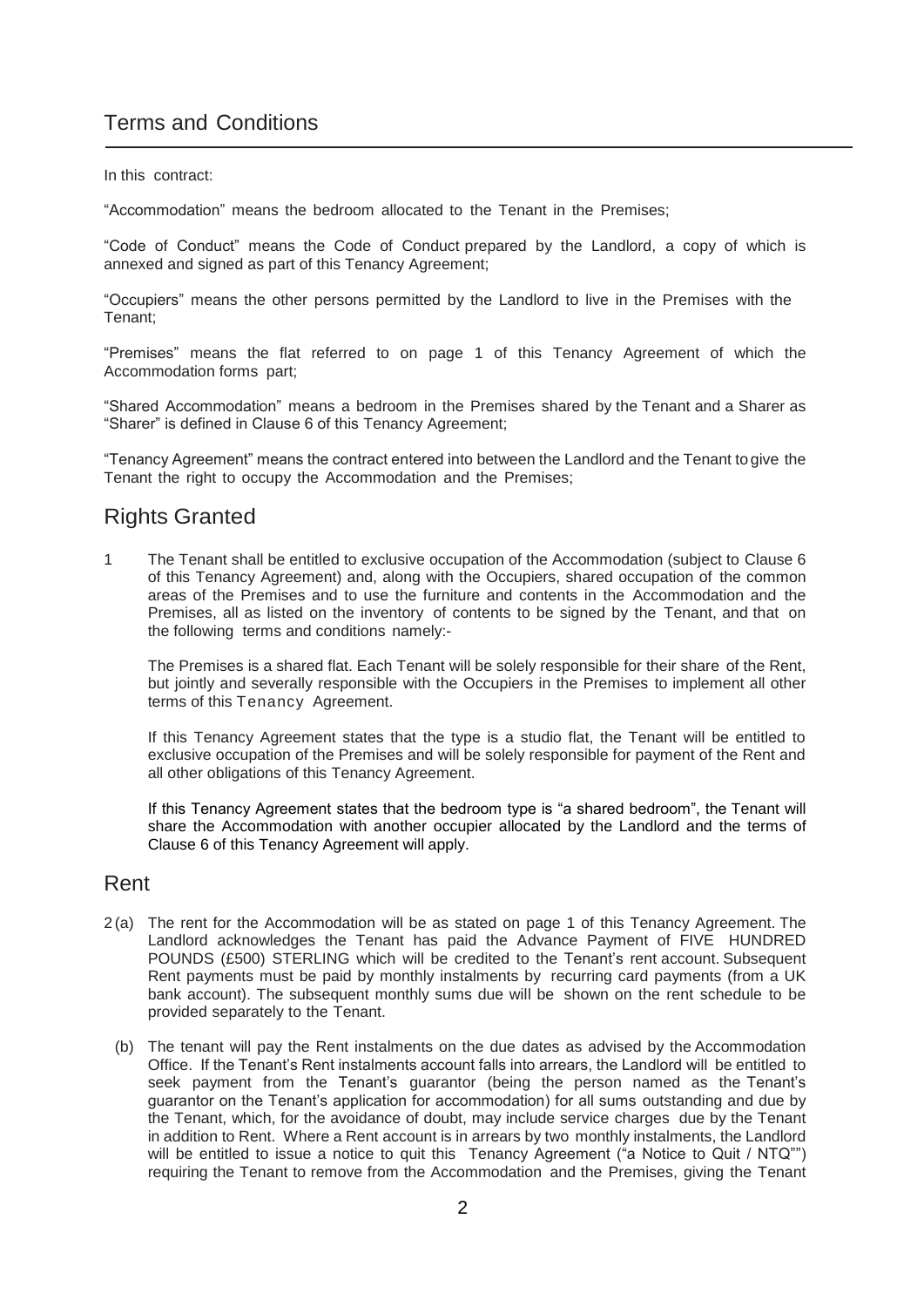28 days' notice to vacate the Premises. If the outstanding amount of Rent is paid, the Notice of Removal may, at the Landlord's sole discretion, be revoked.

(c) If the tenant has agreed to a 39 or 50 week tenancy, paid in full for the total duration before 2 September 2022 they are entitled to a 2% discount. If the tenant thereafter terminated tenancy prior to 7th January 2023 the student will be deducted the previously given 2% discount as per the rent schedule.

### **Deposit**

3 No deposit will be taken but the Tenant will be liable for the cost of cleaning and /or making good damage identified by the Landlord at check of the Accommodation and the Premises which the Landlord will carry out at the termination of this Tenancy Agreement and any other outstanding charges. The Tenant will receive notification of any additional costs within 5 weeks of the termination of this Tenancy Agreement and the Tenant will be expected to make any payment due within 2 weeks of receiving confirmation from the Landlord.

### Fire Safety Equipment

4 Fire safety equipment must not be tampered with. If a Tenant misuses the equipment, it will be treated as a serious disciplinary offence and a breach by the Tenant of the terms of this Tenancy Agreement entitling the landlord to terminate this Tenancy Agreement and to require the Tenant to vacate the Premises. The Tenant must obey the fire evacuation procedures and vacate the Premises when an alarm sounds (except on the pre- advertised weekly tests). On the occasion of a scheduled evacuation flats and bed r o om s will be checked to ensure the Tenant and the Occupiers have complied with this requirement. The Tenant will not be given notice of the timing of these scheduled events. Failure to comply with fire evacuation procedures will result in disciplinary action and may be treated as a breach of the terms of this Tenancy Agreement.

# Use of the Premises and Prohibition on Assignation and Sub-letting

- 5 (a) The Premises are let as a private dwelling house for living accommodation only and for no other purpose. The Tenant shall not have the right to assign their interest in this Tenancy Agreement or sub-let the Premises or the Accommodation in whole or in part.
- (b) The use or possession of (a) illegal or prohibited drugs and substances, (b) the possession or use of a firearm or weapon of any type (regardless of whether or not the firearm or weapon is a legal weapon and/ or the Tenant holds a relevant firearms licence or certificate) and (c) sports and leisure equipment may also constitute an offensive weapon, including and without limitation, archery equipment, fencing foils and ice axes are strictly prohibited, in or in the vicinity of the Premises. Without prejudice to any other terms of the Tenancy Agreement, any breach by the Tenant of this condition shall be treated by the Landlord as a serious disciplinary offence entitling the Landlord to terminate this Tenancy Agreement without notice.
- (c) The Tenant shall not use the Premises or permit them to be used for any offensive, noisy or noxious trade, business manufacture or occupation or any purpose which may be, or grow to be, a nuisance or annoyance or cause disturbance to the owners or occupiers of any adjoining or neighbouring properties. The Tenant shall not use or permit to be used the Premises for any sale by auction, exhibition or public meeting or entertainment. No professional notices, nameplates, satellite dishes or advertisements will be applied or exhibited in or on the Premises. The Tenant may not distribute flyers or other marketing materials within the Premises or any part of the communal stairwells, or the building or grounds of which the Premises forms part of. This include promoting any organisation or activity with which the Tenant may be personally involved or in the course of paid employment by a third party.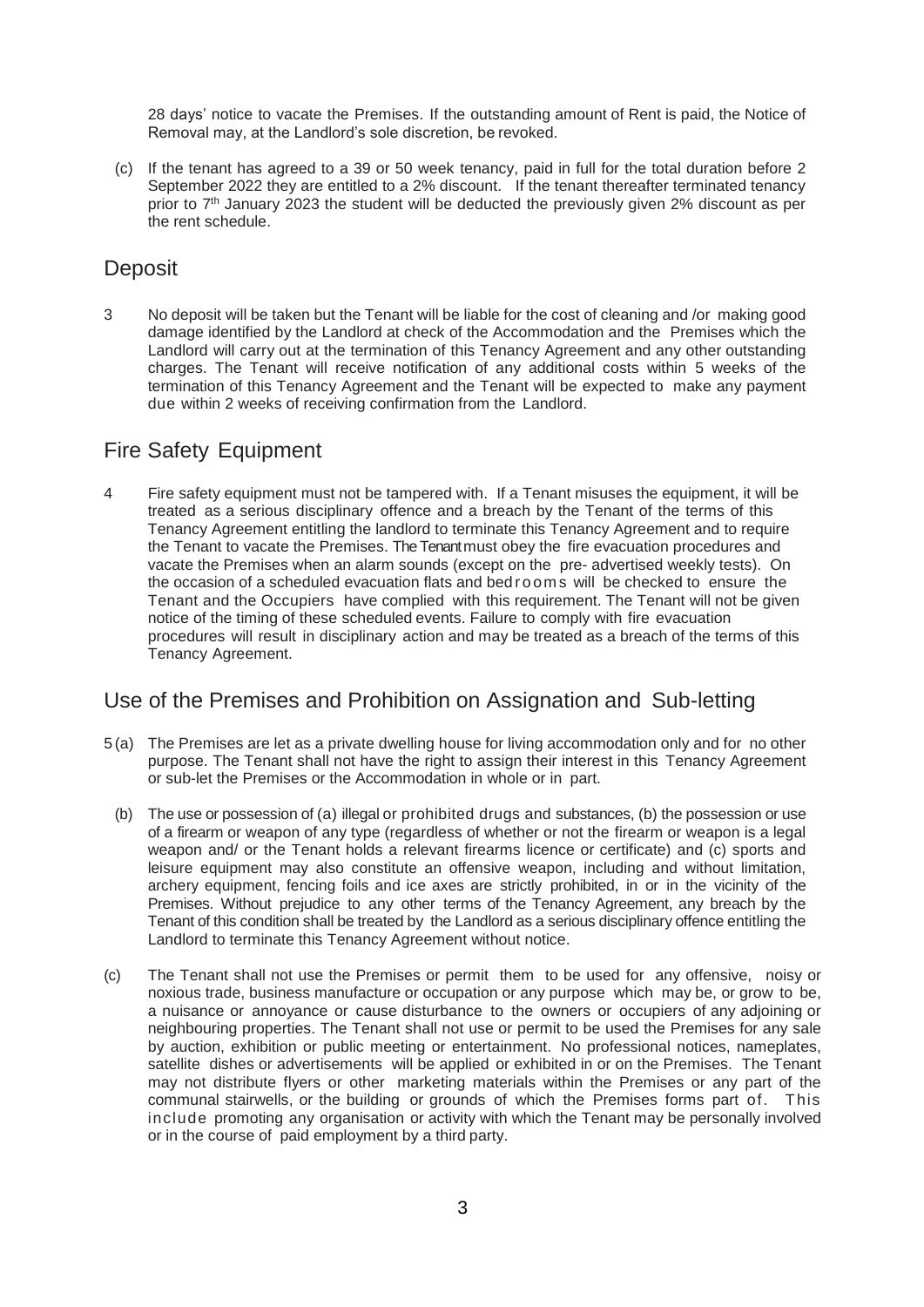- (d) (i) No paraffin heaters will be used to heat the Premises and Calor or other bottled gas heaters will not be used without the written permission of the Landlord. Traditional chip pans, deepfat fryers, rice cookers, candles, fairy lights, fireworks and any items using or requiring a naked flame are prohibited. Barbeques are not allowed inside, outside or in the car park areas of the developments of which the Premises forms part, unless approved, organised and managed by the Landlord or its' appointed representative.
	- (ii) Nothing shall be done by the Tenant or permitted to be done by the Tenant, in the Premises, or the development of which the Premises forms part, nor shall anything be brought therein by the Tenant which increases the risk of fire or which would result in an increase in the premiums payable by the Landlord for cover for fire insurance for the Premises, or the development of which the Premises forms part, or the contents therein. The Tenant must not obstruct or interfere with the rights of other persons within the Premises, or the development of which the Premises forms part, or in any way cause injury to others or commit acts which conflict with policies of good management in relation to fire safety or cause additional risk under any insurance policy for the Premises or the development of which the Premises forms part. No stores of any combustible or offensive goods (including fireworks), provisions or materials shall be kept upon the Premises.

Without prejudice to anything else in this Tenancy Agreement, the Landlord reserves the right to recover from the Tenant all costs, losses, damages and expenses incurred due to any breach by the Tenant of Clauses 5(d) (i) and (ii) of this Agreement.

- (e) The Tenant shall not cause disturbance to the Occupiers or neighbours by noise emission from sound equipment or by any other means. The Tenant shall keep the main doors to the Premises closed and locked at all times. No offensive posters, flyers and flags to be displayed within the accommodation including on windows,
- (f) All windows are fitted with safety catches; these are designed to restrict aperture width for the safety of the Tenant and Occupiers. The Tenant is not permitted to open the windows beyond the restrictors at any time. Tenants to notify Landlord if restrictors are found to be faulty.
- (g) It is essential that the extractor fans in WCs, shower rooms and en-suites are kept switched on at all times as they are designed to come on (and go off) automatically and to keep such rooms free of condensation so mould does not gather.

In the event of a breach by the Tenant of any of the terms of this Tenancy Agreement, including the terms of the Code of Conduct in general and the terms of this clause 5 in particular, the Landlord will be entitled to issue a notice to terminate this Tenancy Agreement ("a Notice to Quit") requiring the Tenant to remove from the Accommodation and the Premises, giving the Tenant 28 days' notice to vacate the Premises from the date of the Notice to Quit.

### Shared Accommodation

6 This Clause 6 applies only where the Tenant has been allocated shared bedroom accommodation.

In this clause 6 references to:-

the "Shared Accommodation" means the shared bedroom allocated to the Tenant and the Sharer

"the Sharer" means the person allocated from time to time to share the Shared Accommodation with the Tenant

"the Sharers" means the Tenant and the Sharer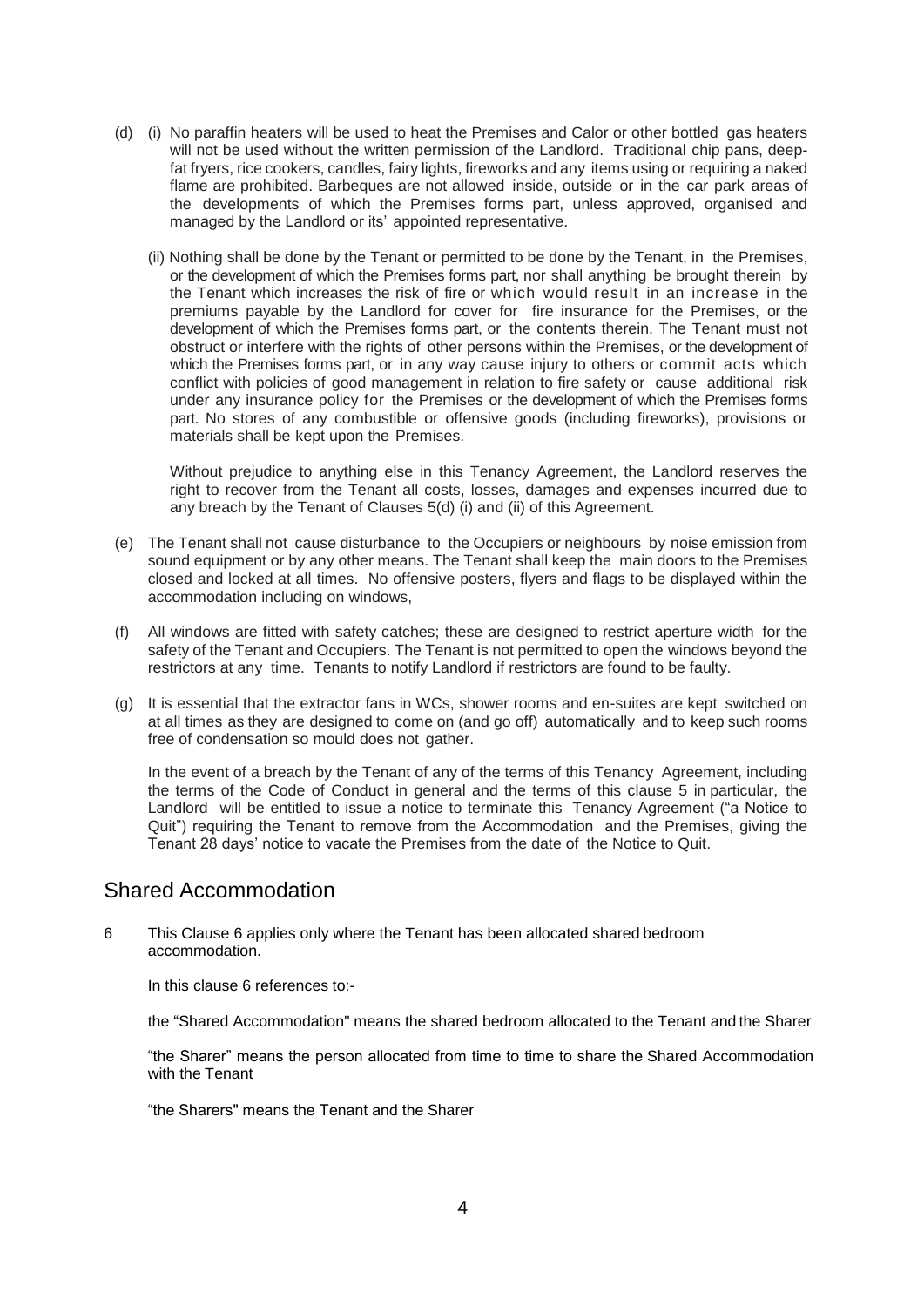- (a) In Shared Accommodation, the Sharers are jointly and severally liable for all Tenant's obligations in this Tenancy Agreement, other than payment of Rent.
- (b) If a Tenant has accepted Shared Accommodation, the Tenant and the Sharer allocated by the Accommodation Officer are the only parties authorised to occupy the Shared Accommodation.
- (c) If the Sharer leaves the Premises or the Tenant is given sole occupancy of the Shared Accommodation, the Landlord may:

i.Replace the Sharer at any time with another tenant;

ii.relocate the remaining Tenant;

iii.increase the Rent under this Tenancy Agreement to the full single room rate for any period of sole occupancy by the Tenant (except for the first 7 days after the Sharer's departure, during which period the Rent will not be increased) if the remaining tenant refuses the new sharer or a relocation.

### Visitors andGuests

7 The Tenant will be responsible for the behaviour of any guests or visitors whilst such guests or visitors are in or on the Premises and associated common areas and facilities within the building of which the Premises forms part; and will be liable for the cost of making good any losses, breakages or damage to the Premises and associated common parts and facilities occasioned by such guests or visitors. Overnight guests are not permitted. Charges for losses, breakages and damage can be found within the "Schedule of Charges" (regularly updated and available for examination on request made to the Accommodation Officer)

### Electricity/Gas

8 The Rent shall be inclusive of energy including electricity andgas.

# Acceptance of Condition

- 9 (a) The Tenant accepts the Accommodation and the Premises, and the furniture and contents as being clean and in good condition and repair, fit for purpose. The Tenant will keep the Accommodation, the Premises, the furniture, and contents clean to the satisfaction of the Landlord throughout the duration of this Tenancy Agreement and will leave same in good order at the termination of this Tenancy Agreement, fair wear and tear excepted. To comply with Fire and Safety Regulations, the Tenant must not bring additional pieces of domestic upholstered furniture into the Premises during the period of this Tenancy Agreement. It shall be the responsibility of the Tenant to notify the Landlord, as soon as reasonably practicable, of any defects or repairs becoming necessary in or to the Premises, their furnishings and equipment, of which the Tenant might reasonably be expected to be aware. In the event of the Tenant failing to notify the Landlord of such defects or necessary repairs, at the discretion of the Landlord, the Tenant may be held liable for the cost in whole or in part of such necessary repairs when discovered by the Landlord or their agents.
	- (b) (b)Where a Tenant brings portable electrical apparatus into the Premises they must ensure that all such equipment is in a good and thorough state of repair and in proper and safe working order.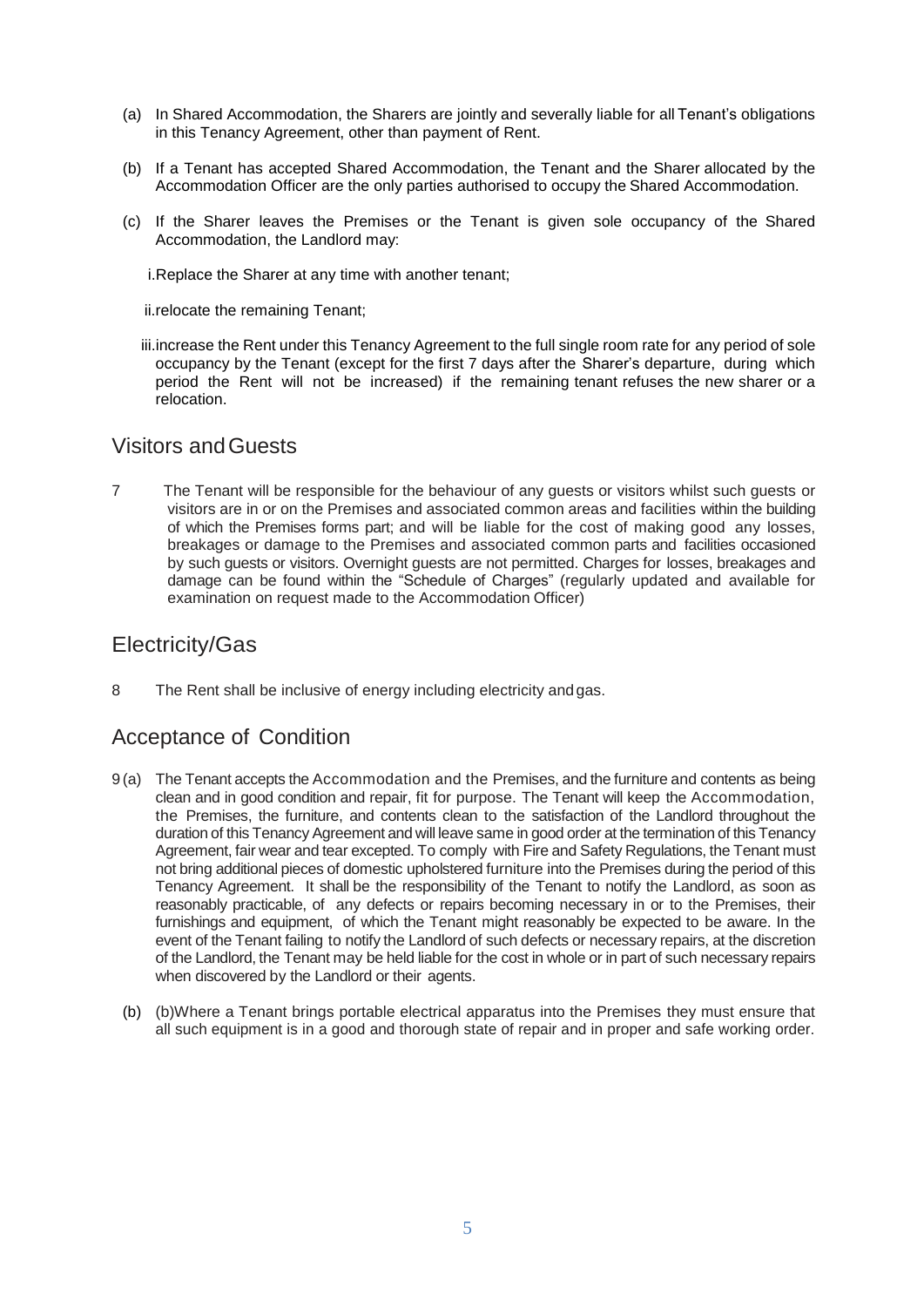- (c) The Landlord will be entitled to request evidence from the Tenant that any portable electric appliances brought into the Premises by the Tenant are either less than one year old or failing such evidence [at the Landlord's option] require the Tenant to provide a Portable Appliance Testing Report (PAT) on such portable electrical appliances from a qualified electrical inspector. If required, the inspector should stick a label on each tested item which sets out the inspection date and each label should be signed by the inspector.
- (d) The cost of any cleaning or other repairs or replacements necessary to return the Premises to a clean and tenantable condition, fit for purpose, to the satisfaction of the Landlord or their agents will be charged to the Tenant. Failure by the Tenant to return all keys and key fobs relating to the Accommodation, the Premises, car park, bicycle shed or other keys issued ancillary to the Premises, at the termination of this Tenancy Agreement will entitle the Landlord to charge the full replacement cost to the Tenant.
- (e) From time to time, building work and its associated noise is unavoidable in the vicinity of the Premises or the building of which the Premises form part. The Landlord does not control such work nor do they always receive advance notice of when it will begin or detailed information as to the nature of the work to be undertaken at any specific time. Any disruption caused by neighbouring building works during the term of this Tenancy Agreement, may not form the basis for any claim for discount of Rent, compensation, termination of this Tenancy Agreement or a request to relocate to other student accommodation. Due to the nature of the development the provision of power and water supplies may be interrupted, and the Tenant may experience problems with, for example, plumbing or drainage. Roads and pathways in the immediate surrounding areas may not be up to the general standard found in the City, therefore please be aware that some roads and paths may be uneven.
- (f) The Tenant accepts that if essential building work and/or repairs are required to the Premises or the building of which the Premises form part, the Landlord has the right to relocate the Tenant to other premises and such disturbance or relocation shall not be grounds for the Tenant to seek early termination of this Tenancy Agreement, or a reduction in Rent.
- (g) The Tenant shall indemnify and keep harmless the Landlord from and against any liability, loss or damage and costs which may be occasioned by reason of neglect, carelessness, injury or wilful damage caused by them or their guests and visitors on the Premises or the building of which the Premises form part.
- (h) The Landlord reserves the right to relocate the Tenant for good housing management purposes.
- (i) Notwithstanding a Tenant may have reserved a specific bedroom prior to a Tenant's arrival, the Landlord does not guarantee a particular room and reserves the right to re-allocate the Tenant to another bedroom or Premises as circumstances require.
- (j) In line with the landlord's "No Smoking" policy, the Tenant and their guests are not permitted to smoke inside the Premises or the building of which the Premises forms part or any other flats or buildings within the Landlord's ownership, management or control ("the Landlords' Buildings"). Smoking out of the windows in the Landlord's Buildings is also prohibited and smoking is only permitted outside the Landlord's Buildings. The use of electronic cigarettes or "vaping" is prohibited in any part of the premises where "No Smoking" policy applies. Failure to adhere to the "No Smoking" policy will result in disciplinary action.

Without prejudice to any other provision of this Tenancy Agreement a breach of this clause 9 (f) may render the Tenant liable to pay a charge in line with levels determined by the Accommodation Officer (as varied from time to time and available for examination on request). Persistent breaches of this clause 9 (f) will result in further disciplinary action being taken by the Landlord and will entitle the Landlord to terminate this Tenancy Agreement by service of a Notice to Quit.

### Decoration and Prohibition re "Blu-Tack" etc.

10 No redecoration of the Premises, structural alterations, additions or adaptations to the Premises will be made without specific written permission of the Landlord or their agents; this includes any installation or additions by services providers. The Tenant will at no time throughout the duration of this Tenancy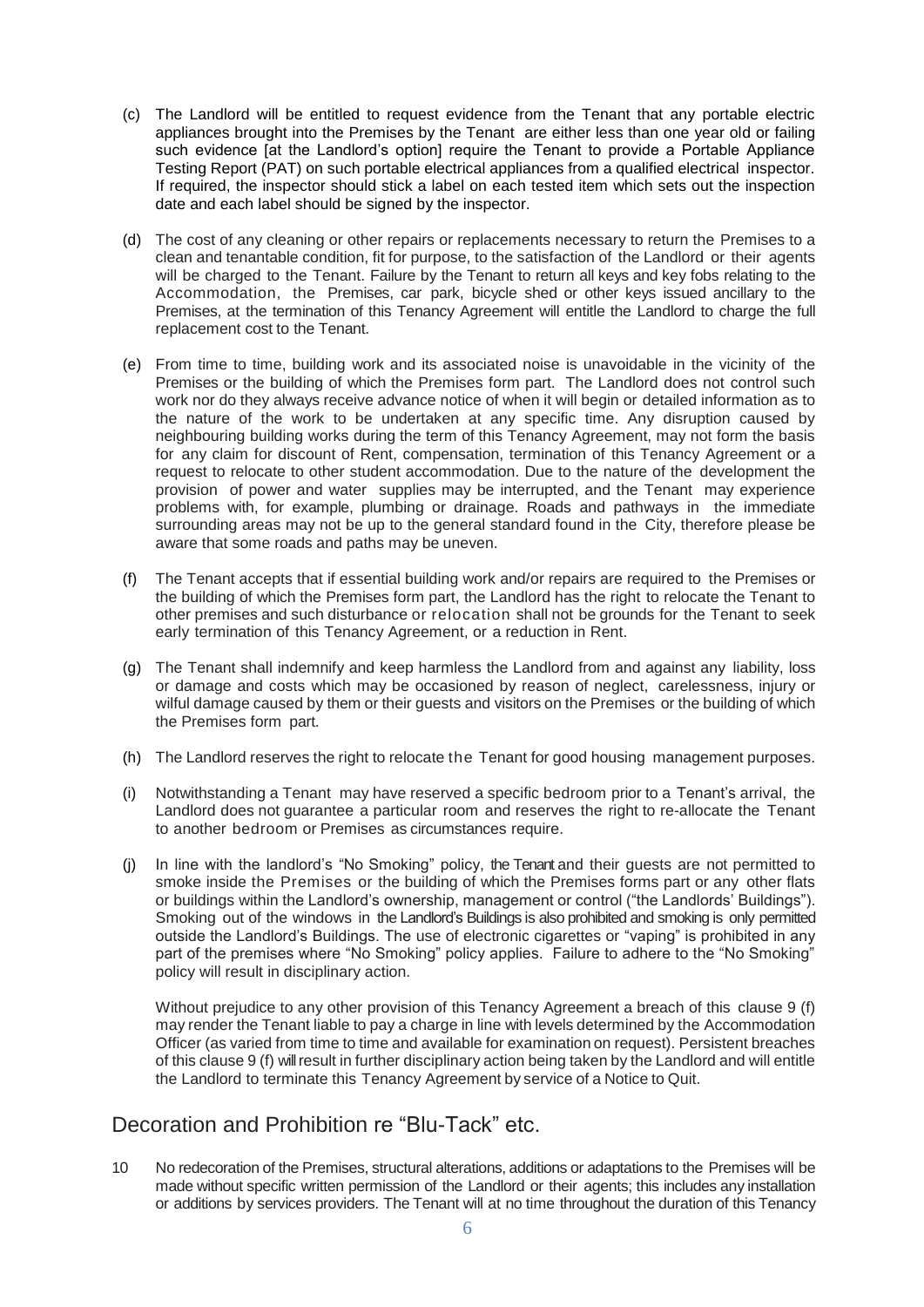Agreement use Blu-Tack, White-Tack, sellotape or any other adhesive on the interior walls or woodwork or on any other part of the Premises for displaying posters, photos or any other items for any other purpose. The use of drawing pins or map pins is only permitted on the large pin-boards and the driving of nails into the plasterwork and of nails, drawing pins, mappins etc into woodwork is prohibited. There should also be no fixings of any sort including adhesive to the bathroom or shower pod walls, or on the room door.

# Cleaning Stair and Common Obligations

11 The Tenant shall be responsible along with the Occupiers in the Premises and the occupiers of other flats within building or block of flats of which the Premises form part for keeping clean the common stair and landing serving the Premises and the common passageway within the building or block of flats and for carrying out any other common obligations incumbent upon them as residents in the tenement or block of flats as regards upkeep of the ground common to the tenement or block of flats or any other common parts of the Premises. The Tenant shall have joint and several liability with the Occupiers in the Premises to pay the cost of replacing or making good any losses or breakages or damage to common stairs, landings, passageways, cycle stores, car park and any other common parts of the Premises other than caused by fair wear and tear. The Tenant shall not cause any blockage to or hindrance of free movement along any hallway, common passage or stair in the Premises or the building or block of flats of which the Premises form part, which must be kept free at all times in case of emergency.

# Prohibition on Depositing Rubbish

12 The Tenant shall not deposit any refuse or bottles in or on the Premises or on the doorstep, stair, landings, common passageway or footpaths of the development of which the Premises form part. All rubbish, bottles and other such items will be placed in the suitable dustbins provided in the Premises and the dustbins shall be kept in their proper place within the Premises, courtyard or bin area as the case may be. Within the bin storage, any rubbish found in the wrong bin or left on the floor can result in disciplinary action.

### Animals

13 The Tenant shall not keep or permit to be kept animals, birds, reptiles or domestic pets of any kind on the Premises nor allow entry of any pets/animals into the accommodation including flats and common stairwells. Assistance Dogs are permitted by pre-arrangement after a risk assessment is complete. Assistance dogs, such as Guide dogs, Hearing dogs or Support dogs are permitted where there is a demonstrable need for such support and by prior arrangement and approval of the Landlord. The Tenant, in this event will abide by such guidelines as may be issued by Assistance Dogs UK in relation to the keeping and care of assistance dogs; The Tenant accepts that the Landlord reserves the right to relocate the Tenant to alternative Premises of a similar style and quality (but with no increase in Rent) if the keeping of an assistance dog in the Premises is deleterious to the health of other occupants in the Premises. The Landlord will not affect a relocation without first consulting the Tenant and any other affected occupants. If a relocation is necessary, the Landlord will provide assistance to the Tenant to relocate their goods and effects. Unfortunately no therapeutic animals or emotional support animals are permitted.

# Prohibition on Keeping of Vehicles

14 The Tenant shall not keep or permit to be kept any motor car, motorcycle or other vehicles or conveyances, trailers or caravans on the Premises other than in any private garage, lock- up, car port or designated car park associated with the Premises ( if any ) and only when a valid parking permit is displayed.

# **Furniture**

15 At the commencement of this Tenancy Agreement an Inventory will be made by the Landlord or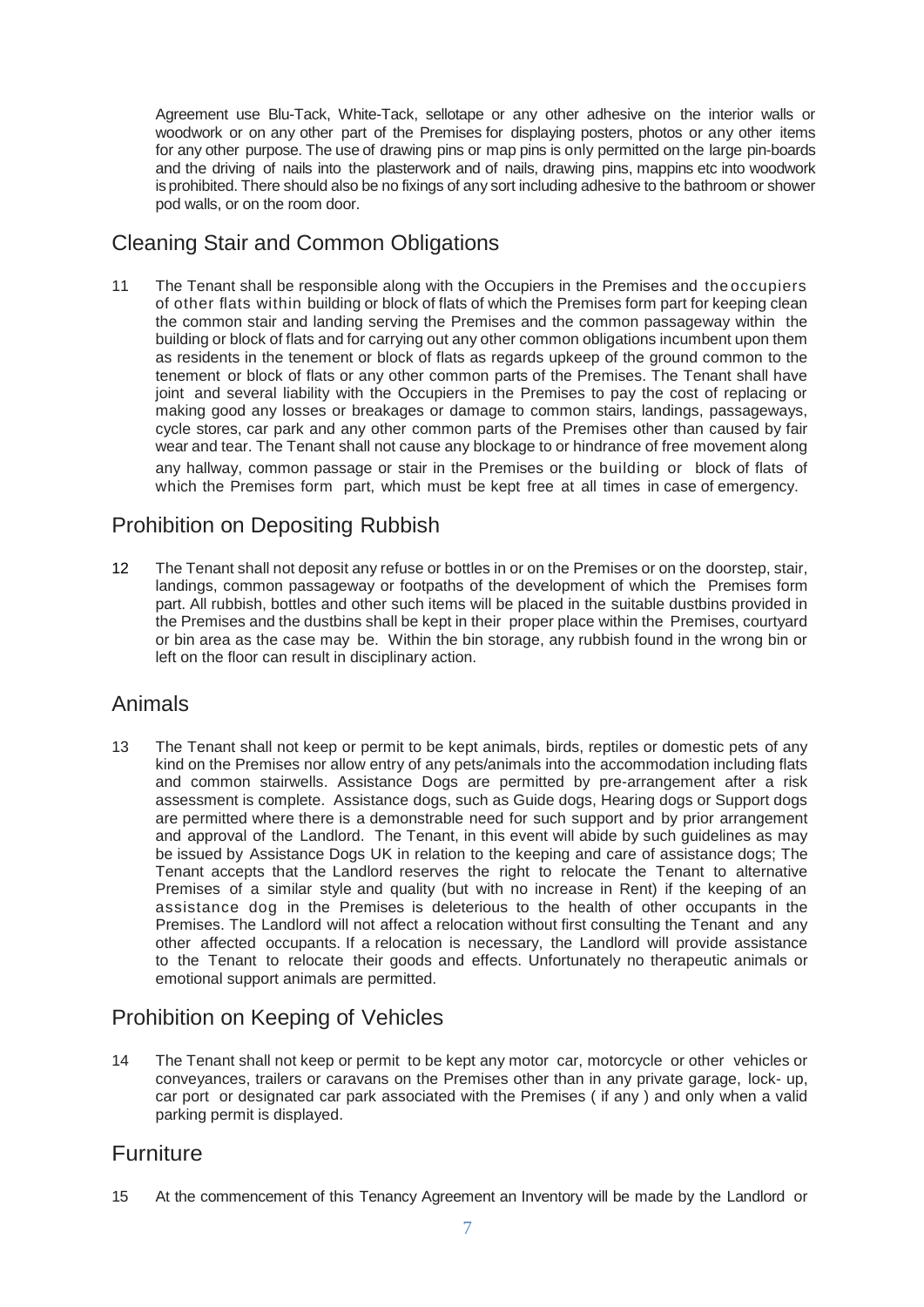their agents of the furniture and furnishings and other contents in the Accommodation and the Premises. A copy of the Inventory will be provided by the Landlord to the Tenant at the commencement of this Tenancy Agreement and the same will be checked by the Tenant after receiving the keys or key fobs of the Premises. The Inventory will be returned to the Accommodation Officer within two weeks of commencement of tenancy. The Inventory will be checked atthe Tenant's departure. The Tenant agrees to pay the cost of replacing or making good any losses, breakages or damage occurring during the period of this Tenancy Agreement other than damage caused by fair wear and tear or by storm or fire. Where the Landlord has provided furniture and effects and in particular, but without prejudice to the foregoing generality, washing machines, spin dryers, other laundry and kitchen equipment and other services ( the Landlord's Equipment") for use by the Tenant in common with the Occupiers in the Premises and/ or the building or block of flats of which the Premises form part, then all Occupiers of the Premises and the building or block of flats having a right to use the Landlord's Equipment shall be jointly and severally liable to pay the cost of replacing or making good any losses, breakages or damage to Landlord's Equipment.

The Tenant will at the termination of this Tenancy Agreement leave the furniture, furnishings and other contents of the Premises in the same rooms and in the same positions as shown in the Inventory. If the Tenant leaves the Premises before the contractual date of termination stated on Page 1 of this Tenancy Agreement it will be the responsibility of any replacement Tenant and the remaining Occupiers in the Premises to check the Inventory with the outgoing Tenant in order that the cost of any losses, breakages or damage properly attributable to the outgoing Tenant can be recovered from him, her or them, otherwise the remaining occupiers and replacement Tenant will be wholly responsible for such cost. Any discrepancy on the Inventory or damage to the Premises which are attributable to the outgoing Tenant should be notified to the Accommodation Officer within 48 hours of departure of the outgoing Tenant.

### Access

16 The Tenant will allow access to the Landlord, their agents or tradesmen at reasonable times on not less than 24 hours written notice in order to allow them to carry out a periodic inspection of the Premises and contents. This will include undertaking periodic inspection of the electrical and water systems within the Premises which may involve switching off the electricity for up to four hours. If an email is sent to a Tenant at their Edinburgh Napier University email address this will be deemed to constitute "written notice". Where a Tenant has reported a fault or a fault has been noted following inspection, **no** written notice will be given unless the Tenant requests this in writing (which can include notice from their University email account). The Tenant shall have the right to be present at the checking of the Inventory of contents referred to above, and at least one of the Occupiers of the Premises must be present when the Inventory is checked at their outgoing. Notwithstanding the foregoing, the Landlord shall be entitled to take all necessary steps to gain immediate access to the Premises in the case of an emergency, investigation of any alleged criminal activity or alleged breach of the terms of this Tenancy Agreement subject to making good any damage caused. The Tenant agrees that the Landlord can release contact details, including their personal mobile telephone number to a contractor where this is essential for the delivery of items to the Premises or to arrange access or discuss other repair or maintenance matters. If you vacate your accommodation and return your fob prior to the official end of lease date, access may be gained for maintenance purposes. As a tenant you will be informed prior to access being permitted.

### Damage

17 It is agreed that if the Premises or any part thereof shall be rendered unfit for use by fire or by reason of any defect or want of repair in the building of which the Premises form part during the period of this Tenancy Agreement, a fair and reasonable proportion of the Rent according to the extent of the damage sustained shall cease to be payable so long as the Premises or any part thereof remain unfit for use. This clause shall not apply if any damage or defect is caused by the fault of the Tenant and/or the Occupiers, or if the Premises or any part thereof are rendered unfit for use by reason of the Tenant and/or the Occupiers failing to notify the Landlord timeously of any defect or repair becoming necessary, of which the Tenant and/or the Occupiers might reasonably be expected to be aware.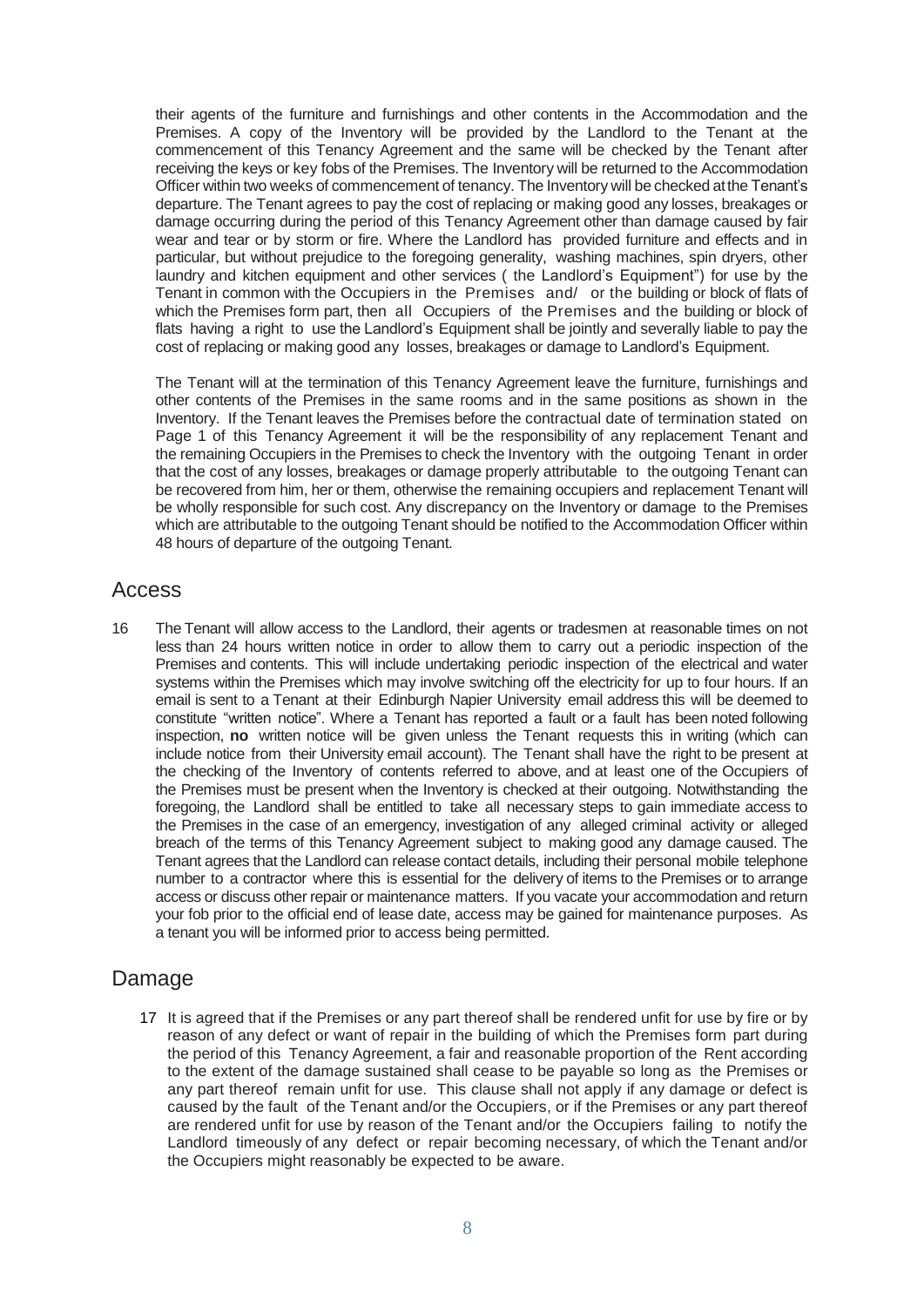### **Insurance**

18 The Landlord will provide a basic level of contents cover with a provider of the Landlord's choice. The Tenant is responsible for checking the policy is appropriate to their needs by contacting the insurance company direct on www.endsleigh.co.uk. The Landlord is not responsible for assisting in the administration and performance of the contract of insurance. The Tenant will be responsible for extending the cover to meet their specific needs.

Please Edinburgh Napier University cannot take any responsibility for missing or damaged post or parcels and these are not covered through your basic level of content insurance cover provided by the Landlord.

### **Discipline**

19 The Tenant shall be subject to the disciplinary procedures applicable to all tenants and occupiers in the Landlord's Buildings as detailed in the Code of Conduct, a copy of which included within this Tenancy Agreement.

In the event of the Tenant breaching the conditions of this Tenancy Agreement and/or committing any of the prohibited actions specified in the Code of Conduct, the Tenant may be required by the Landlord to pay a charge in terms of the "Schedule of Charges" (as varied from time to time and available for examination on request made to the Accommodation Officer) including any administrative charge to cover the Landlord's costs in dealing with such breach or prohibited act. The charge will be payable by the Tenant to the Landlord within the time specified and, failing payment, the Landlord will be entitled to use any lawful means, including an action of recovery through the Scottish Courts, to obtain payment.

# Car Parking

20 There are no parking facilities at the Premises or the development of flats of which the Premises form part with the exception of blue badge holder spaces. The Landlord accepts no liability for any loss or damage to a Tenant's car in any circumstances or parking charges issued by the City of Edinburgh Council.

# **Bicycles**

21 The Tenant shall not keep or permit to be kept any bicycles on or in the Premises other than in the bicycle storage areas provided. Any bicycles stored in such bicycle storage areas shall be stored at the Tenant's risk and the Landlord accepts no liability for any damage or loss. Any damage caused to the Premises by the improper or careless storage of bicycles will result in a charge being raised against the Tenant as part of their common responsibilities under this Tenancy Agreement.

# **Parties**

22 Parties (inc BBQs) are not permitted within the Premises or the building of which the Premises form part. The Landlord's employees and authorised security staff and resident assistants have authority to break up a party at any time.

# Removal

23 The Tenant will remove from and vacate the Premises on the termination of this Tenancy Agreement without any legal warning or process of removal. It is specially accepted as a condition of this Tenancy Agreement that, in the case of default of payment of Rent or breach of any of the terms of this Tenancy Agreement or of the Code of Conduct, the Landlord may give 28 days' notice in writing to terminate this Tenancy Agreement and without further warning re-enter and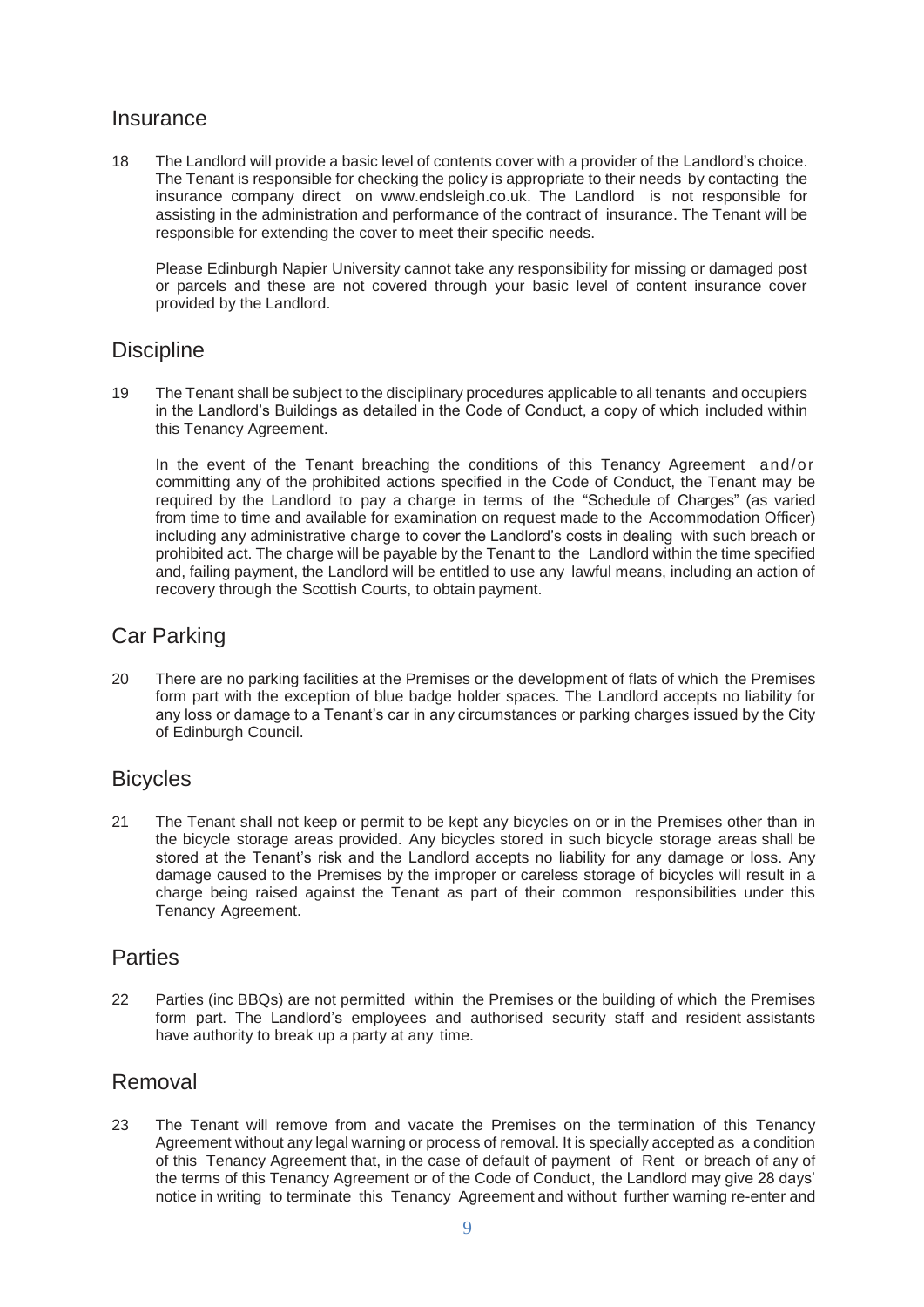take possession of the Premises and appurtenances together with the furniture and effects and that without prejudice to the Landlord's rights to recover any of the Rent or other sums that may be due or may become due.

#### **Criminal conviction**

It is an essential condition of this Tenancy Agreement that the Tenant discloses any criminal convictions prior to the signing of the Tenancy Agreement. Failure to disclose a criminal conviction may result in an automatic "Notice to Quit" the accommodation.

#### **Attendance at Edinburgh Napier University**

It is an essential condition of this Tenancy Agreement that the Premises are let to the Tenant in consequence of their attendance at Edinburgh Napier University and that for the duration of this Tenancy Agreement the Tenant will remain a student of Edinburgh Napier University. The right of occupancy hereby created by this Tenancy Agreement is by virtue of Section 1 (c) and Paragraph 5 of Schedule 1 of the Private Housing (Tenancies) (Scotland) Act 2016 not a Private Residential Tenancy as defined in Section 1 of the Private Housing (Tenancies) (Scotland) Act 2016 . In the event of the Tenant terminating their studies at Edinburgh Napier University Edinburgh such cessation of studies shall constitute a breach of the terms of this Tenancy Agreement entitling the Landlord to terminate this Tenancy Agreement forthwith. In those circumstances the Landlord will be entitled to recover possession of the Premises but without prejudice to recover all losses and damages incurred due to the Tenant's breach as aforesaid or any other breach of this Tenancy Agreement and to otherwise enforce the terms of this Tenancy Agreement.

### Vacancy Arising

.

24 (a) Without prejudice to the terms of Condition 24 hereof it is an essential condition of this Agreement that if the Tenant ceases to be a student at Edinburgh Napier University the Tenant must inform the Accommodation Officer in writing of their intention to do so and ensure the completion of all necessary documentation to formally register their withdrawal from Edinburgh Napier University. The Tenant will require to give 28 days' notice in writing of their intention to terminate this Agreement which period begins from the date on which Edinburgh Napier University authorises withdrawal from Edinburgh Napier University i.e. the date Student Accommodation, Edinburgh Napier University receives from the Tenant a letter from the Tenant's PDA (Personal Development Tutor) confirming withdrawal.

The Tenant will remain responsible for payment of Rent during the foregoing notice period and until (a) the termination process has been completed as aforesaid (b) the key/key fob is returned and (c) the Tenant's whole goods and gear have been removed from the Premises and the Premises left in a neat, clean and tidy condition.

- (b) In the event of the Tenant wishing to vacate the Premises except in the circumstances outlined in Condition 25(a) prior to the contractual date of termination stated on Page 1 of this Tenancy Agreement it shall be the responsibility of the Tenant to find a replacement occupier of the Premises who meets with the approval of the Landlord or their agents (which approval shall be in their sole discretion to grant or approve).
- (c) The Tenant will remain liable for the Rent and other charges in respect of the Premises until the date of acceptance by the Landlord of a replacement occupier or the date of termination of this Tenancy Agreement whichever is the later.
- (d) In the event of the provisions of Condition 25 (b) applying and a suitable replacement occupier being approved by the Landlord there shall be refunded to the Tenant such proportion of any payments made in advance by the Tenant as may remain after deduction of (1) any Rent due by the Tenant until the date of occupation by the new occupier and (2) Administrative, legal, factorial, cleaning and other costs incurred by the Landlord in re- letting the Premises which will be charged to the Tenant.
- (e) Notwithstanding the terms of condition 25(c) in the event that Rent due by the Tenant until the date of occupation by the new occupier and/or the administrative, legal, factorial, cleaning and other costs incurred by the Landlord exceed the sum of any payments made in advance by the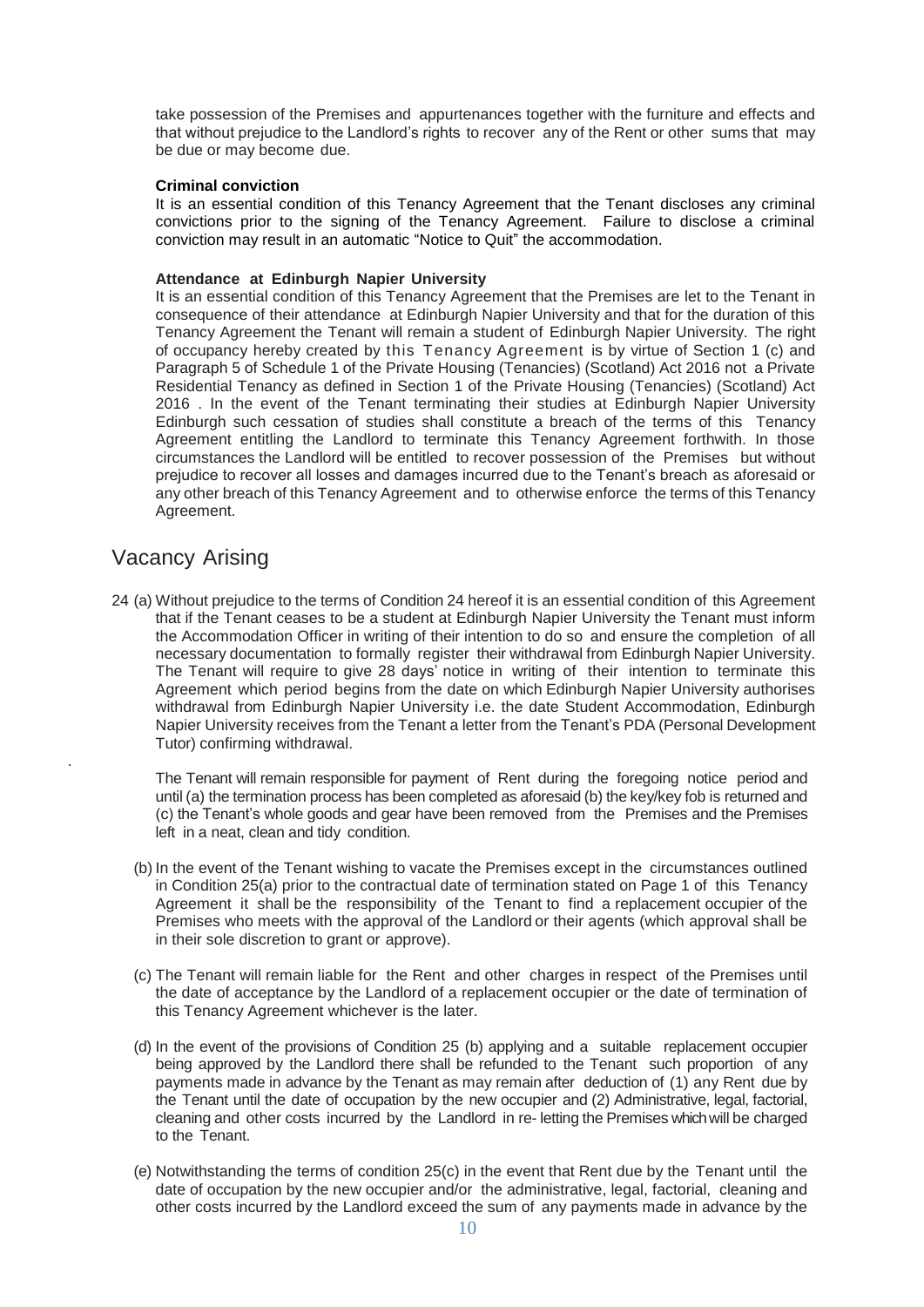Tenant the Tenant shall remain liable to reimburse such shortfall as may be due to the Landlord.

# Release from Tenancy

#### 25 **I, the Tenant understand that I will only be released from the contract created by this Tenancy Agreement in the following circumstances:**

- Early withdrawal or discharge from Edinburgh Napier University
- Where a suitable alternative tenant is found to take over the contract.
- Any reference to the giving of notice and the periods of notice required to terminate this tenancy are subject to any emergency legislative provisions relating to Coronavirus (or similar pandemic) which are or may be enacted by the Scottish Government during this Tenancy. If such emergency legislation entitles you to give a shorter period of notice to terminate this Tenancy than the period stipulated in this Tenancy Agreement, then provided the requirements of such legislation are met, the shorter period of notice will apply.
- If the provisions of the Coronavirus (Scotland) (No. 2) Act 2020 ("the Coronavirus Act") or any re-enactment or amendment thereof remain in force) I will be entitled to terminate this Tenancy Agreement in accordance with the provisions of Part 1 of Schedule 1(or as may be amended or re-enacted) of the Coronavirus Act but that only in the circumstances specified in the terms of the Coronavirus Act and for so long as the Coronavirus Act remains in force.

**For the avoidance of doubt, the Landlord will not agree to terminate this Tenancy Agreement for any reason other than specified in this Condition 25.**

### CodeofConduct

26 **The terms of this clause 26 form the Code of Conduct applying to this Tenancy Agreement**

**This Code of Conduct 2022-23 applies to all students occupying accommodation providedby Edinburgh Napier University**

#### **Definitions**

**In this clause 27 and Code of Conduct:**

- **(a) your Landlord, Edinburgh Napier University, is referred to as " the University" or "we";**
- **(b) you, as Tenant, are referred to as "you"**
- **(c) "flat" means the Premises referred to in this Tenancy Agreement**
- **(d) "flats" means any other accommodation owned or managed by the University and made available to students**

#### **26.1 Fire Safety**

- Please study carefully the detailed fire instructions in your flat, so that if there is a fire you can take correct and quick action.
- All tenants must leave the flats when the fire alarm sounds. Evacuation is essential even if it is a false alarm or a planned fire drill. Your bedroom may be checked to ensure that you have complied with this requirement. During an evacuation you must not re-enter a building until further notification is given by University staff. You should evacuate to the nearest assembly point, as instructed on the fire action notice in your flat. Maintain a safe distance when department and assembling at fire assembly points.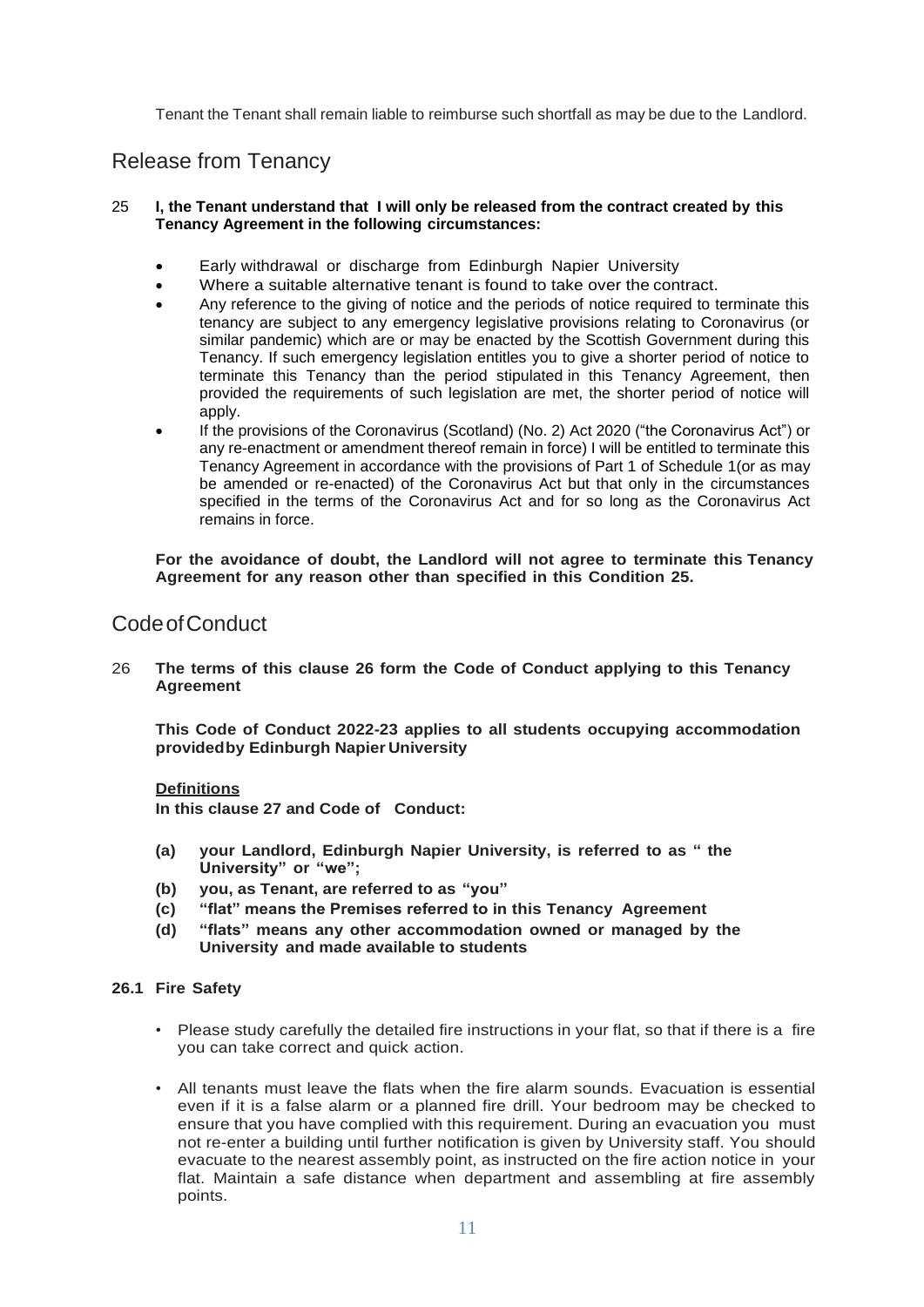- You must only use fire appliances for fighting fires. Extinguishers must be readily available at all times if there is an emergency .You should not move them from their existing location in your flat, or put them in a cupboard. You must not use them except in an emergency.
- You must not tamper with fire-safety equipment, such as smoke and heat detectors, sprinkler heads, door closures, break glass call points and fire extinguishers as these items are provided for everyone's safety.
- All flats have a smoke detector in the hall just outside the kitchen. Do not, under any circumstances, wedge the kitchen door open whilst you are cooking as cooking fumes may set off the smoke detector and fire alarm. When cooking ensure kitchen door is closed, cooker hood fan is on and windows open to prevent unnecessary fire alarms evacuations.
- Misusing fire-fighting equipment is a criminal offence. We may also wish to terminate the Agreement between us and issue a 'Notice to Quit' the accommodation if we discover that you have been tampering with safety appliances. In such circumstances, we will issue you with a 'Notice to Quit' your accommodation.
- Remember, false fire alarms are a nuisance to everyone at the University, especially when they happen at exam times when a disturbed night can have a critical effect on performance. They cost the Fire Brigade a great deal of time and resources; a fire engine on its way to a false alarm cannot attend a genuine emergency elsewhere. A person who knowingly causes a "false alarm" will be liable to disciplinary proceedings at the instance of the University and may well face criminal proceedings if the Police or Fire Authority seeks to pursue the matter.
- Fire doors are installed within the flat for your safety. They must not be propped / wedged open. Staff will confiscate the wedge until the end of tenancy.
- The tenant shall always ensure all exit routes, corridors and stairwells are clear and unobstructed.

#### **26.2 Electrical Appliances**

- Because of the serious fire risk, we only allow the following electrical appliances in the flats – hair-care equipment, stereos, televisions, clocks, radios, shavers and computer equipment. A UK adaptor should always be used.
- You must get written permission from your Accommodation Officer before you bring any other electrical appliances into your flat. YOU MUST UNPLUG ALL APPLIANCES WHEN YOU ARE NOT USING THEM.
- If you leave equipment plugged in, especially PCs & laptops, we will not be liable for any damage caused or data lost in the event of the power supply being switched off for the purpose of essential maintenance or repair.
- Any portable electrical equipment brought into the Accommodation that has the potential to cause injury should be maintained in a safe condition and suitably tested by a qualified electrician.

#### **26.3 Fire Hazards**

• Under no circumstances should you bring the following items into your flat: traditional chip pans, deep-fat fryers, rice cookers, candles, fairy lights, incense sticks, fireworks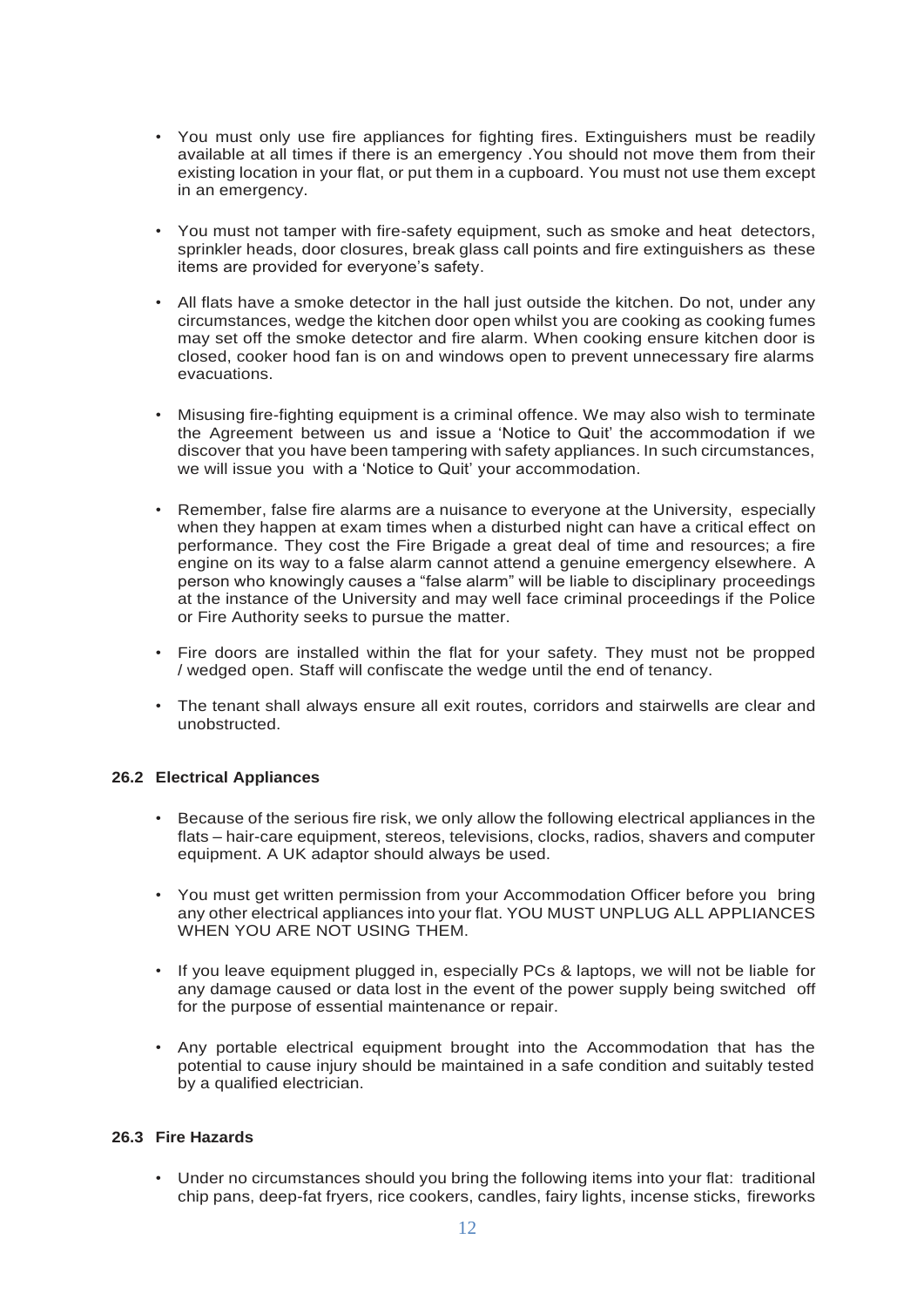or any other items using or requiring a naked flame.

- No cooking appliances or kettle to be used within bedroom or bathroom. Cooking appliances only to be used in the kitchen area.
- No additional pieces of domestic upholstered furniture should be brought into the property.
- Heating appliances, including paraffin, calor-gas or other bottled-gas heaters are not permitted within the accommodation.
- Please do not cover light fittings or power plugs, in any areas of the flat, with plastic bags or other materials.
- Cooker hoods and splashbacks to be cleaned after every use to avoid excess oil building up as this poses a fire risk.
- Smoking is strictly prohibited in your flat or any part of the building and cigarettes should never be lit inside. You must not smoke out of the window in your flat: please leave the building completely. The use of electronic or smokeless cigarettes is not permitted within flats or any part of the building of which they from part. You must smoke at the designated smoking areas and dispose of cigarette ends properly.
- Vaping is strictly prohibited in your flat or any part if the building, to vape you must go outside. Vaping out of the window in your flat is not permitted: please leave the building completely. Vaping is not permitted within flats or any part of the building of which they frompart. Vaping is only permitted in designated smoking areas.
- Barbeques are not allowed inside, outside or in the car park areas of the flats or any part of the building of which they from part. Barbecues will only be permitted if arranged and managed by the University or an appointed person, under our Residence Life program, where appropriate.
- Grill pans, ovens and inside of toasters must be kept clean at all times as they pose a serious fire risk. You should line your grill pan regularly with tin foil and replace regularly.
- IN LINE WITH THE UNIVERSITY'S NO SMOKING POLICY, TENANTS, STUDENTS AND THEIR GUESTS ARE NOT PERMITTED TO SMOKE INSIDE ANY FLATS, OR ANY PART OF THE BUILDING OR BUILDINGS OF WHICH THE FLATS FORM<br>PART SMOKING IN COURTYARDS WITHIN STUDENT ACCOMMODATION SMOKING IN COURTYARDS WITHIN STUDENT ACCOMMODATION SHOULD ONLY BE IN DESIGNATED AREAS.

#### **26.4 Security**

- If you have lost your fob, you are required to contact student accommodation to arrange a replacement fob.
- Under no circumstances should you force open the doors of any flat, flats or other building. Entry is gained only by using your access fob. Forcing doors to open will damage the door magnets and compromise the security of the building.
- There is a secure main-door entry-phone system in all flats. Please make sure you close this door securely when entering or leaving such buildings. Do not allow anyone who is not a tenant to come into the building behind you. Do not buzz anyone into the building whom you do not know.
- You must keep your flat door locked at all times, for your own security and that of your belongings. You must not use windows to enter or leave the premises, as this can put the safety of residents and the security of the property at risk. All windows are fitted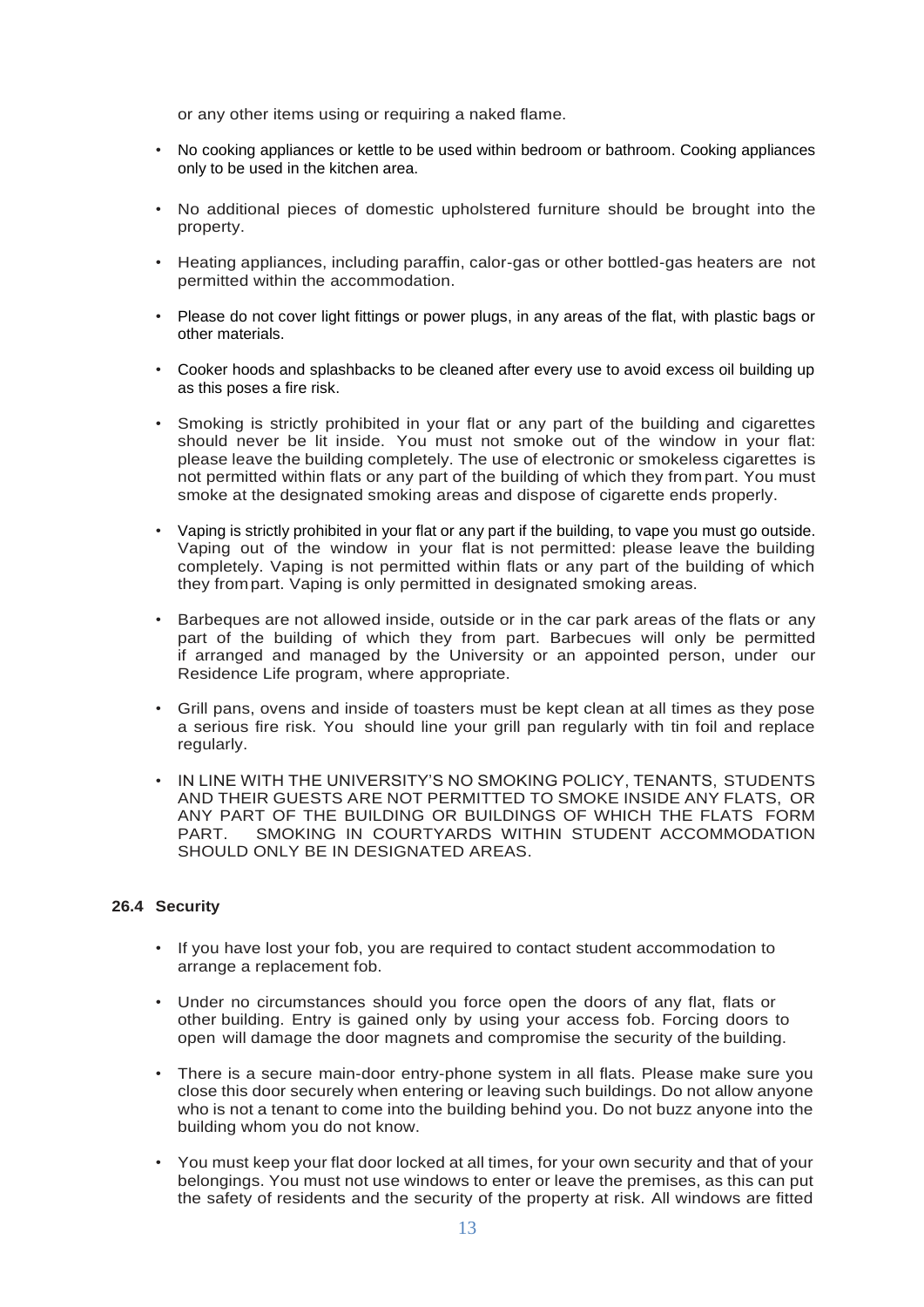with safety catches. These are designed to restrict aperture width and keep you safe. You are not permitted to open the windows beyond the restrictors at any time. If your flat door does not lock, please report this to the facilities service desk immediately.

- Flat windows should be closed and secured when a room is not occupied.
- Within your rent payment your personal belongings are insured at a basic level by third party. You are responsible for ensuring the cover provided is adequate. You can view your insurance cover details as part of your Welcome Pack within your bedroom on arrival or online at www.endsleigh.co.uk/personal/home-insurance/check-yourstudent-cover/. You must increase the cover and pay any additional premiums required to provide any extra cover you may require for item such as mobile phones, laptops, and other high value items. The University accepts no liability whatsoever for any losses incurred. We are not liable for any loss/damage that may not be covered due to early termination or end of lease.
- Do not place any information on your key/key fob that could be used should the key/key fob be found by someone else.
- You are responsible for keys / key fobs once they have been issued to you. Lost or stolen keys/key fobs must be reported immediately. Residents will be charged for lost keys/key fobs including those for mailboxes and bike sheds.
- All bedroom doors should be locked when the tenant is not within theroom.
- You are not permitted to enter any flatmates bedrooms without permission. You are not permitted to enter any empty or void bedrooms that may become available within your flat. You should contact student accommodation if there is an unlocked void bedroom within your flat.

#### **26.5 Staff (including Security, Cleaners and Resident Assistants)**

- You must be compliant at all times and provide Security Staff with requested details such as name, Napier number as and when requested to do so. Giving fake or inaccurate information will not be tolerated.
- University security staff regularly patrol student developments. You can find details of how and when to contact them in your flat.
- Please understand that security staff are there to protect you and your property, so you should treat them with respect. We will take disciplinary action against anyone using physical abuse, offensive language or otherwise unacceptable behaviour towards Security Staff. This includes accommodation staff, resident assistants, wider university staff and university appointed contractors.
- If ever in doubt, please contact Security in relation to excessive noise, flat parties or if you feel uncomfortable within your accommodation.
- Disrespect to any/all staff will not be permitted and may result in disciplinary action.

#### **26.6 Use of CCTV by Accommodation Officers**

• The University operates CCTV systems at student residential developments for the purposes of public safety, security and the prevention and detection of crime. Footage may be viewed on site by authorised Accommodation Officers for the purposes of investigating any allegations of breaches of this Code and/or your tenancy agreement.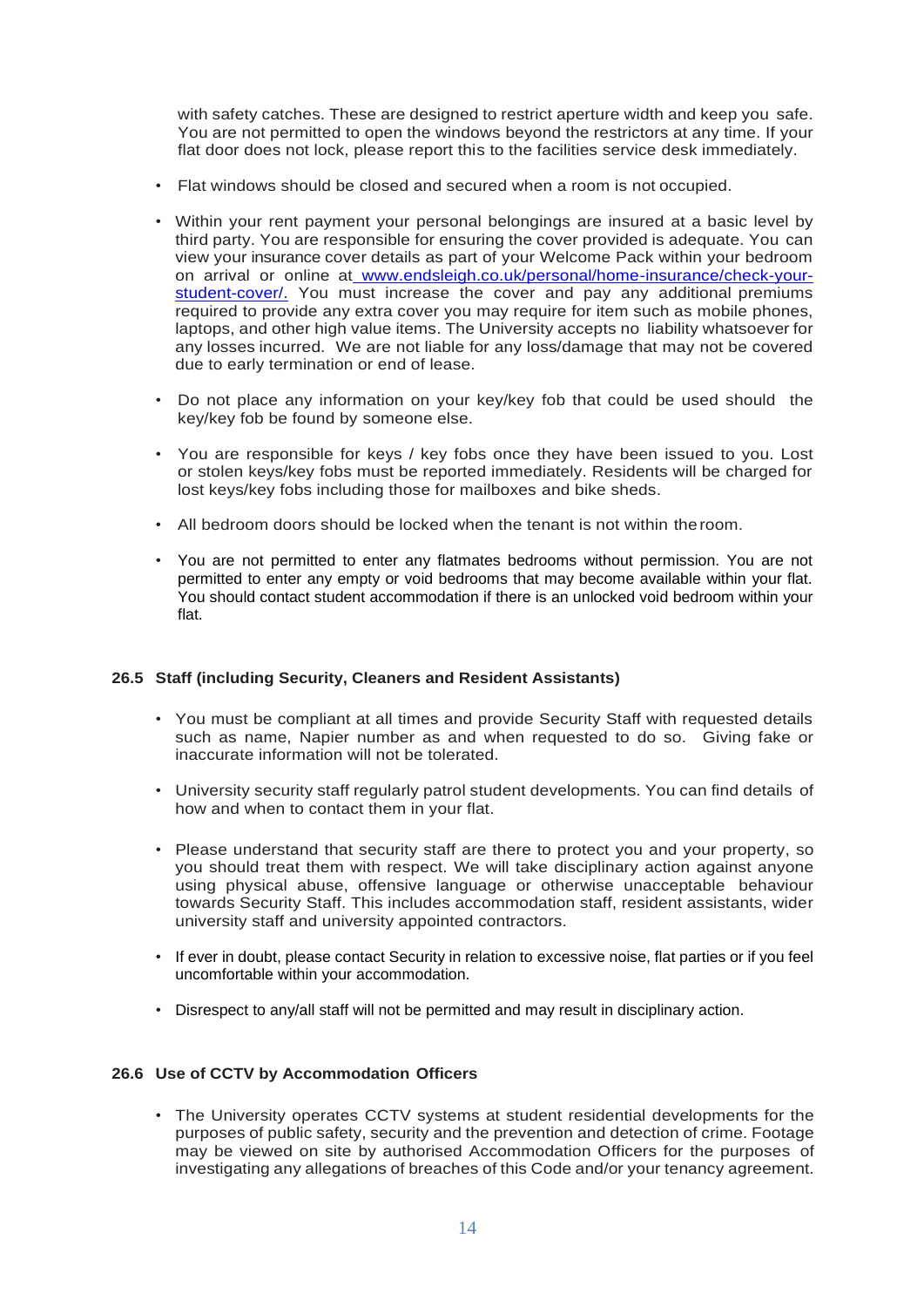• Any misuse, tampering or damage of CCTV will not be tolerated and may result in disciplinary action.

#### **26.7 Resident Assistants (RAs)**

- RAs are based at all of the developments. You can find details of where you can contact them in your flat and block noticeboard.
- The RAs will be available, throughout the duration of your tenancy, to provide help and advice to you on day-to-day living in your flat. They also have a responsibility for encouraging you to have a responsible attitude towards living together and for helping you to get used to living independently so that everyone can enjoy a peaceful life in our buildings. They know the standards of behaviour expected of our tenants and students. They will visit the flats on a regular basis and will be available to help with many issues.
- The RAs represent the staff of Student Accommodation Services. You should follow their instructions on how the development is run, and in particular on maintaining good standards of housekeeping and security at all times. You should treat them with respect.
- We will take disciplinary action against anyone using physical abuse, offensive language or otherwise unacceptable behaviour towards Resident Assistants.

#### **26.8 Offensive weapons**

- Keeping or using any firearm or any other weapon including an air pistol, a martial arts weapon, a ball- bearing gun, a catapult or a knife, and that regardless of whether or not such weapons may otherwise be legally owned in the United Kingdom and whether or not you hold a firearms licence or certificate is strictly prohibited within your flat or any other flats, property, land or buildings owned by the University.
- Sports and leisure equipment may also constitute an offensive weapon, including and without limitation, archery equipment, fencing foils and ice axes. Please speak to a member of the Accommodation team should you wish to seek permission to store such item.
- Using any object in an offensive or dangerous manner or in a manner which is likely to frighten others is also strictly prohibited. The use of drones at your flat, or any other flats, or other property or land owned by the University is strictly prohibited.
- If you breach this regulation, we will be entitled to terminate your Tenancy Agreement

#### **26.9 Illegal substances**

- Keeping or using illegal drugs and substances in your flat, or any other flats or in any other property or land owned by the University is prohibited and will be reported to the police.
- Keeping or using illegal substances including legal highs and nitrous oxide will be treated as a breach of your Tenancy Agreement, which will entitle us to issue a "Notice to Quit" your Tenancy Agreement.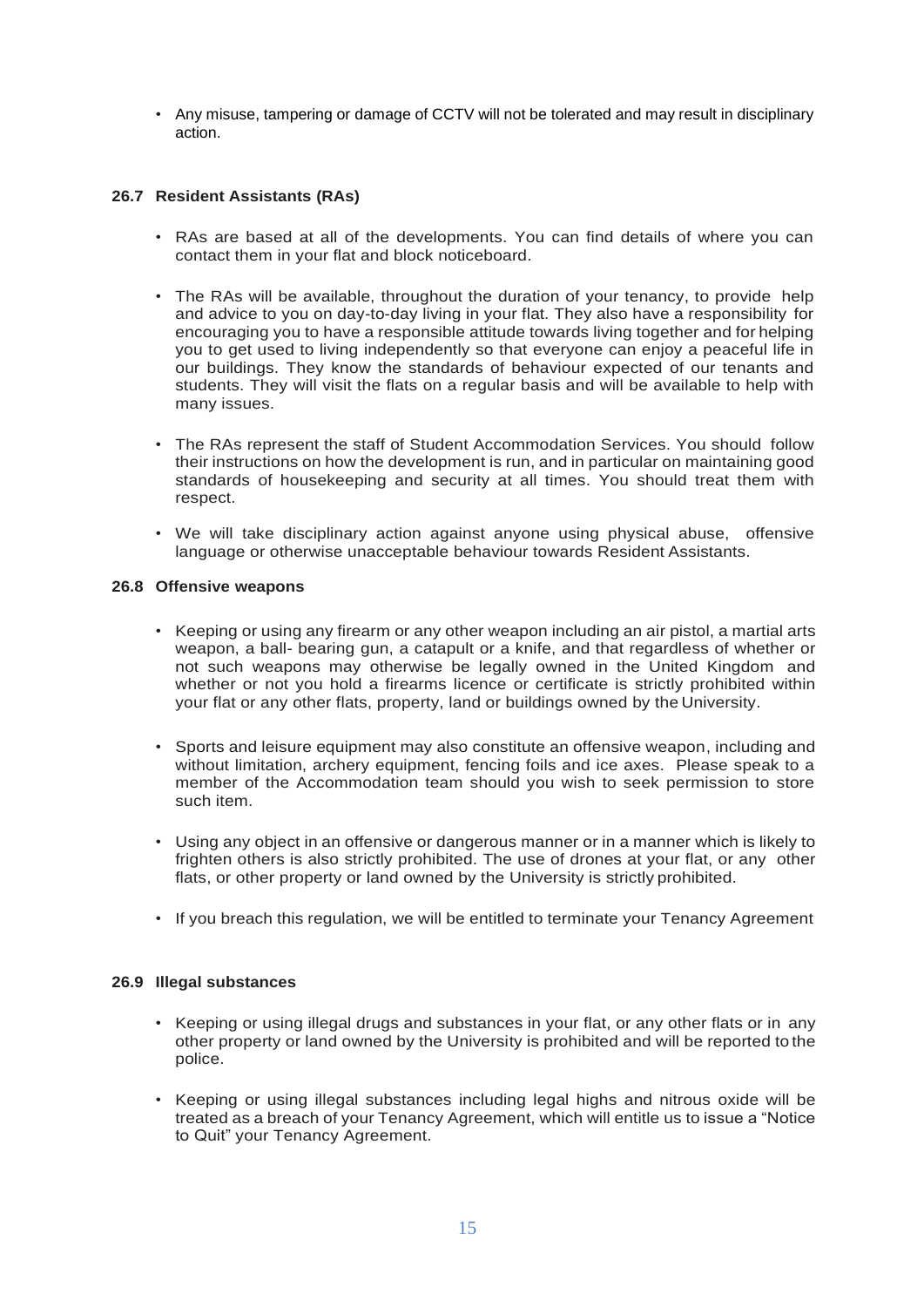#### **26.10 Cleanliness of your flat**

- We expect you to keep your flat clean to a standard acceptable to all tenants in the flat. We provide cleaning equipment, but we do not provide cleaning materials and other consumable items which you are expected to buy.
- Communal areas, hallways, such as the kitchen/living area and bathroom, are the responsibility of all tenants and should be kept clean.
- You should wipe down all work surfaces after you have used them and should clean up all spillages immediately.
- IN PARTICULAR, YOU MUST KEEP COOKERS AND GRILL PANS CLEAN, AS THEY CAN BECOME A FIRE HAZARD.
- Toilets and shower cubicles should be cleaned on a regular basis.
- En suite shower pods should be cleaned regularly to prevent mould formation and staining of the silicone sealant. If the sealant becomes discoloured due to neglect and lack of cleaning and requires to be replaced, this will be done at your expense.
- Accommodation Officers will inspect the flats on at least three occasions during the course of the tenancy. Following these visits, they will tell you if the flat is not up to an acceptable standard. If any problem areas in the flat are not put right, we will bring in cleaners to do the job and pass on the cost to you. Additional *ad hoc* inspections may be made at the discretion of the Accommodation Officer and disciplinary action will be taken if acceptable standards of cleanliness are not maintained.
- Rubbish should be removed regularly and put in the correct external bins provided. They should not be kept within the flats or in the communal stairwells.
- Any waste disposed of or abandoned by a student in contravention of the Environment Protection Act 1990 (the Act) will constitute a breach of this Code. Where the University is informed by the City of Edinburgh Council Environmental Wardens Division (CECEWD) that a student has committed a breach of the Act or any associated environmental health regulations, the University will disclose to the CECEWD the personal data of any such students, for the purposes of applying a fixed penalty charge or pursuing a prosecution under the Act.
- You should make use of the recycling facilities at the flats and ensure that the recycling bins are not contaminated with incorrect waste.
- Bottles must not be kept on top of the kitchen unit or on windowsills/bookshelves. They should be disposed of in the recycling points where provided.
- No items such as shopping trollies, traffic cones or signs should be brought into the student accommodation from external premises.
- Flyers should not be allowed to accumulate at the main door as they are a slip hazard. They should be removed regularly and disposed of.
- All rubbish in bin stores to be disposed of correctly in the appropriate bin. There should be no contamination of waste or waste left on the ground of bin stores.

#### **26.11 Excessive noise**

• You must always be considerate towards your fellow tenants. All tenants are entitled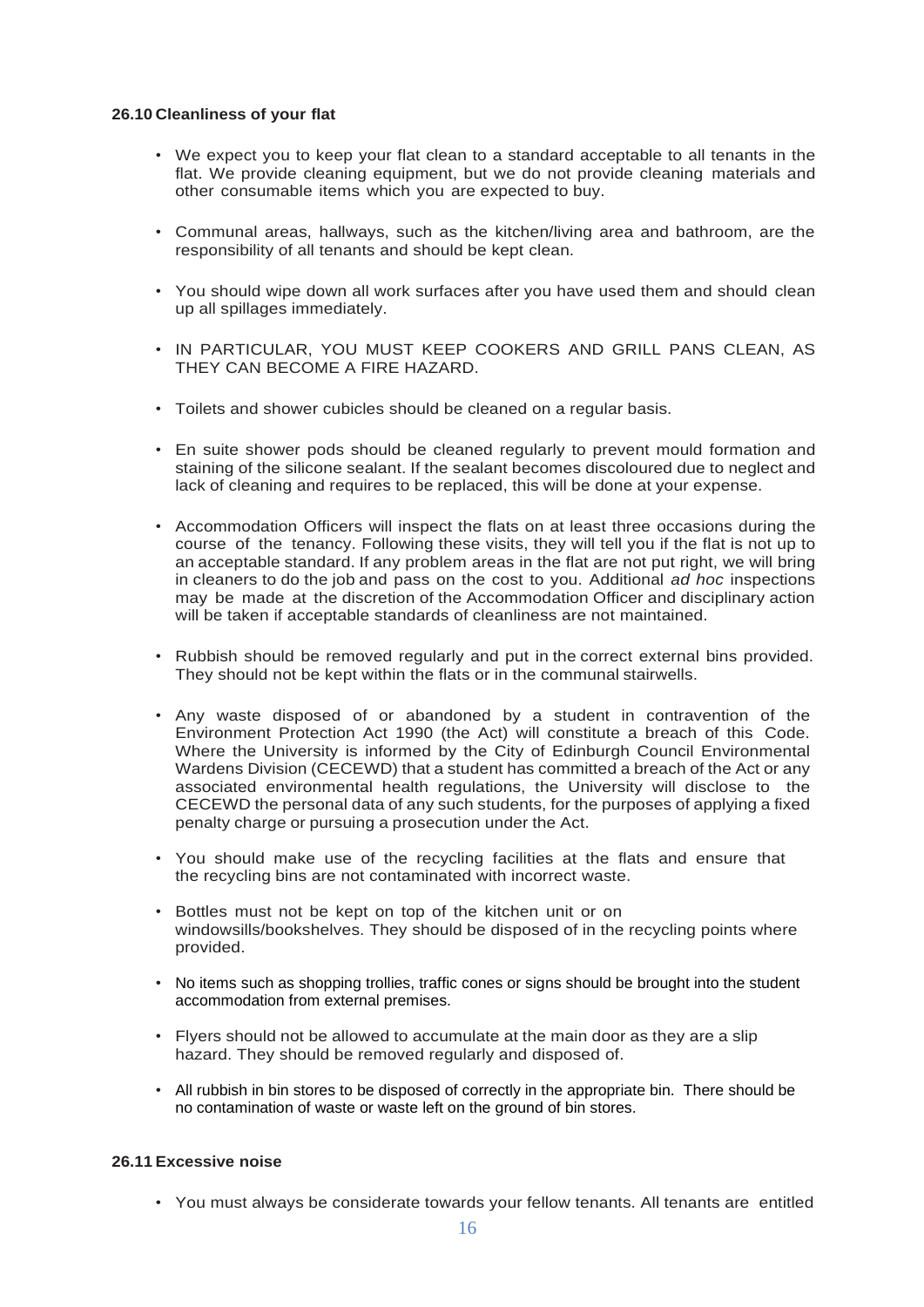to live and study peacefully in their flats. We will not tolerate excessive or unacceptable noise at any time which disturbs others, whether tenants within the same flat, tenants in neighbouring flats within the development, or people living in neighbouring properties.

- There will be no noise at a level likely to cause a disturbance to other residents between 10pm and 7am.
- We can require you to remove any item which causes excessive noise until the end of the tenancy period.
- Consideration must be shown to neighbours, both student and private in surrounding areas when entering and leaving your flat with minimum noise disruption including moving to and from bus stops and while waiting for taxis.
- There must be no large numbers of students congregating outside your flat or the building of which it forms part causing excessive noise and disturbing fellow tenants and neighbours.
- Parties (including BBQs) are not permitted within your flat or the building of which it forms part. Accommodation Officers, Accommodation Assistants, Security and Resident Assistants have the authority to break up any party.
- Excessive noise within courtyard, external areas adjacent to block entrances and beyond will not be tolerated. When smoking, please be mindful of others and surroundings as noise travels especially when entering and exiting the premises and standing outside block entrances.

#### **26.12 Antisocial behaviour**

- You and your guests must always be considerate towards your fellow tenants and the staff of the University. We will take disciplinary action against anyone using physical abuse, offensive language or otherwise unacceptable behaviour towards residents and / or University Staff.
- You are entitled to live free of disruption, intimidation or harassment from other tenants. We will not tolerate offensive, indecent, disorderly, threatening or disruptive behaviour or language by tenants towards other tenants, University staff, tradesmen, neighbours and visitors.
- We will take disciplinary action against unruly and drunken behaviour or misconduct, and may report it to the police.
- We will not tolerate harassment of fellow tenants, University staff, and visitors to the University or neighbours because of their sex, sexuality, race, religion or disability. This includes posting of offensive comments and photos on social media platforms such as Facebook, Twitter or any group chats.
- You must not do anything which is likely to cause injury, to put safety at risk, or to damage belongings.
- We will take disciplinary action against any behaviour or action which damages our reputation. In addition anti-social behaviour is a breach of your Tenancy Agreement which will entitle us to terminate the Agreement with you.
- Neither litter nor any other items should be thrown out of the windows.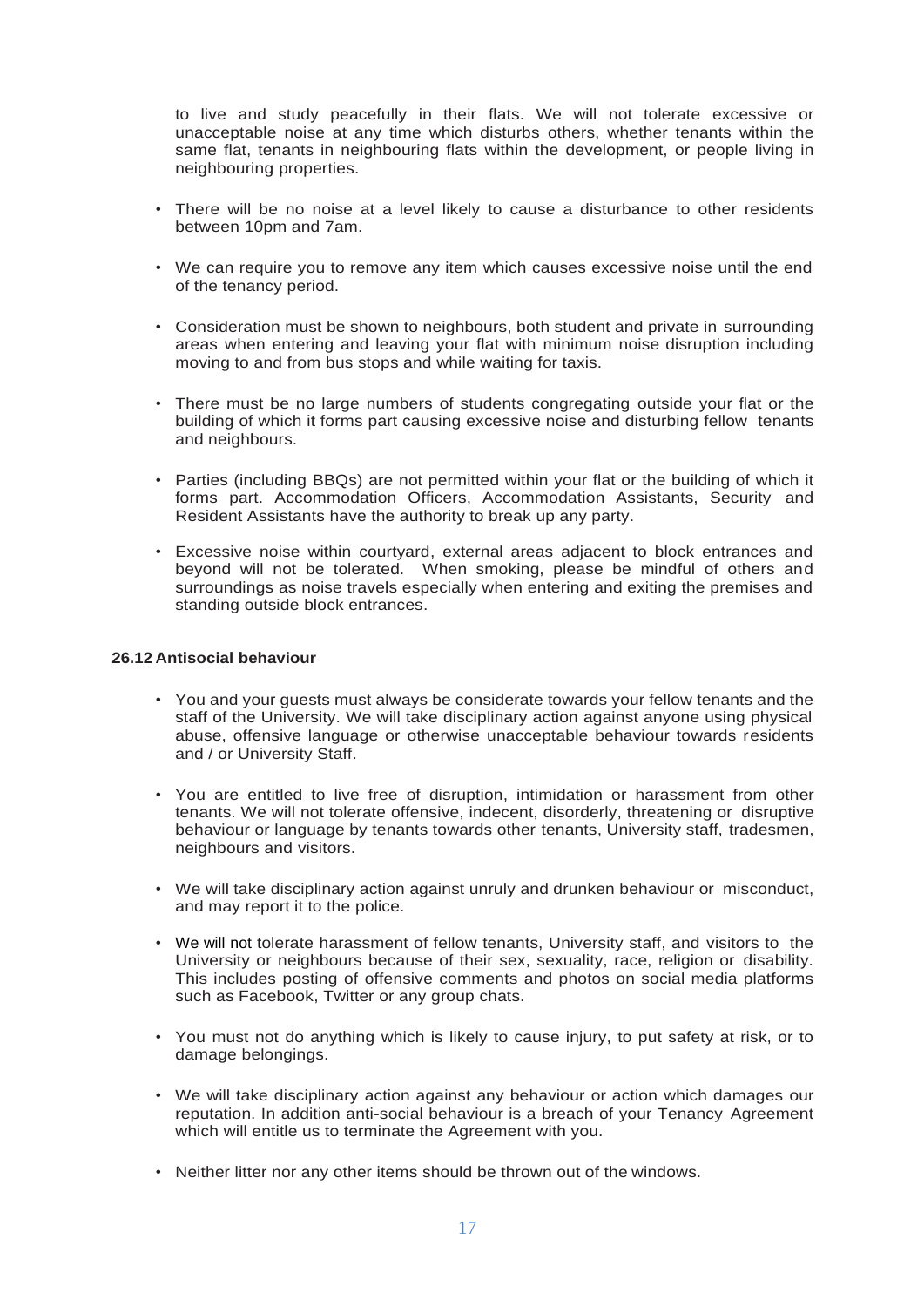#### **26.13 Using the premises**

- Smoking is only permitted at the designated area.
- Under no circumstances may you sublet your flat.
- You cannot swap keys and rooms with a flat mate or fellow Edinburgh Napier University Student Accommodation resident; all room change requests must be made in writing to your Accommodation Officer and the appropriate process followed, this includes the signing of a new lease, completion of an up-to-date inventory for the new room and the payment of an administration fee.
- If you have been allocated a shared room/twin room, (referred to in your Tenancy Agreement as "Shared Accommodation") you must act fairly, reasonably and with consideration towards the person sharing with you at all times and also have proper respect for the privacy, possessions and reasonable wishes of the person sharing with you .
- Under no circumstances should you give your flat key to any other person.
- You may not enter another tenant's bedroom/flat or use that bedroom/flat without the permission of that tenant.
- Overnight guests are not permitted.
- Animals, birds, reptiles or domestic pets are not permitted on the premises (other than approved support animals with prior agreement of Edinburgh Napier University).
- Playing football or other sports in student development car parks, courtyards and grounds is strictly forbidden.
- Bicycles are not permitted within the student accommodation. If access to a bicycle storage area is required, contact your Accommodation Officer.
- Residents & visitors should assist the staff in maintaining standards of grounds and in discouraging vandalism.

#### **26.14 Visitors & guests**

- When you invite guests into your flat, you must be considerate towards fellow tenants.
- You should always consider any feelings or concerns of fellow tenants about visitors to your flat.
- Under this Code of Conduct and your Tenancy Agreement, you are responsible at all times for the behaviour of your guests and visitors whilst they are in your flat and when entering or leaving the development. Any unacceptable behaviour by your guest or visitor will be regarded as a breach by you of the Code, your tenancy agreement or both.
- You will be responsible for the cost of repairing breakages, damage or cleaning required caused by your visitors or guests, to include any discretionary fines for antisocialbehaviour.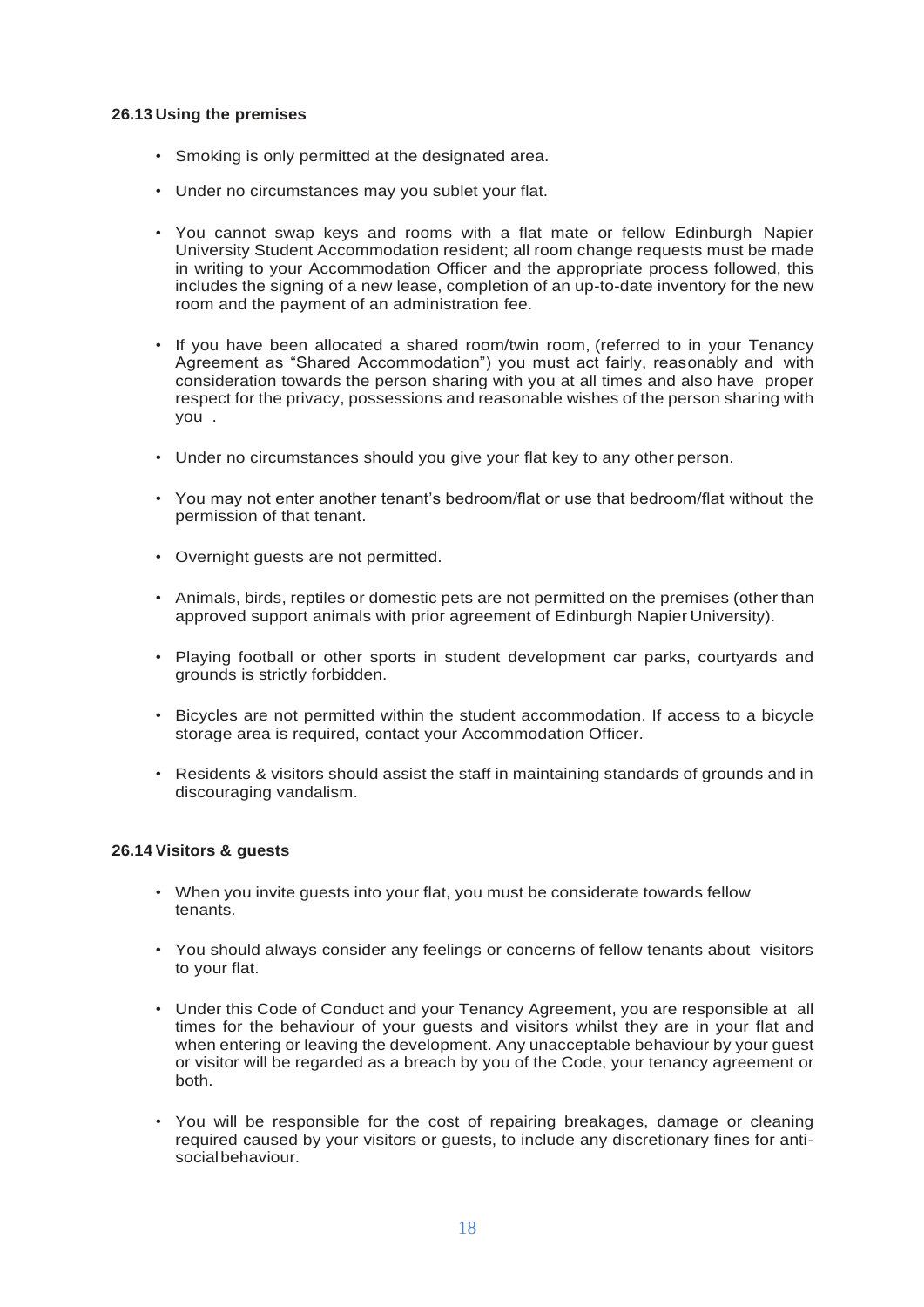#### **26.15 Damage to your flat, furnishings & equipment**

- You are not allowed to redecorate or alter any part of the flat or the building of which it forms part.
- Each tenant shares responsibility for their flat, including the furnishings and fittings in the communal areas. Each tenant has a personal responsibility for their study bedroom. We will normally replace any items of equipment broken or damaged after you have spoken to the Accommodation Officer. You will have to pay the full cost of repairing and replacing any University property you damage.
- All tenants remain joint & severally liable for damages caused to the communal shared areas of their flats. If charges for repairs are required to be levied these will be divided amongst all occupants of the relevant flat or flats if no person or persons can be identified as being responsible.
- You are not allowed to use Blu-Tack, Sellotape or any other adhesive on the inside walls or woodwork or any other part of your bedroom or of the communal areas for displaying posters or for any other purpose. You can use drawing pins or map pins, but only on the noticeboards. You are not allowed to drive nails into the plasterwork or use nails, drawing pins, map pins and so on, on woodwork or walls. Doing so can cause unnecessary damage and the cost of repair will be passed onto the tenant.
- Windows must not be taken off their restrictors. Doing so can cause unnecessary damage and the cost of repair will be passed onto the tenant.

#### **26.16 Reporting repairs**

- You have a responsibility to keep your accommodation in good order and must report any faults in or damage to either the flat or the appliances we have supplied to the Facilities Service Desk as quickly as possible.
- You can do this by phoning 0131 455 5000 between 9am and 5pm, Monday to Friday. You can also email on **FacilitiesServicedesk@napier.ac.uk** Outside these hours, the phone number for emergency work and difficulties within the flats is 0131 455 6119.
- Please phone the Facilities Service Desk if a repair has not been done within five working days, so they can chase up the repair.
- It is essential that the extractor fans in WCs and shower rooms are kept switched on at all times as they are designed to come on (and go off) automatically and to keep these rooms free of condensation and mould.
- Do not reset trip switches in the event of a power cut instead please contact the Facilities Service Desk by email FacilitiesServicedesk@napier.ac.uk or telephone 0131 455 5000 during working hours and Security on 0131 455 6119 out with working hours.
- Window issues and repairs must be reported as a matter of urgency to ensure the safety of all our tenants.

#### **26.17 Terms of Tenancy**

• It is a condition of your Tenancy Agreement that if you withdraw from University you must notify this in person to the Accommodation Officer and complete the necessary documentation to terminate your tenancy. It is the responsibility of the student to update the Accommodation Officer of a personal email address as the university email account will be deleted once you have officially stopped being a current student at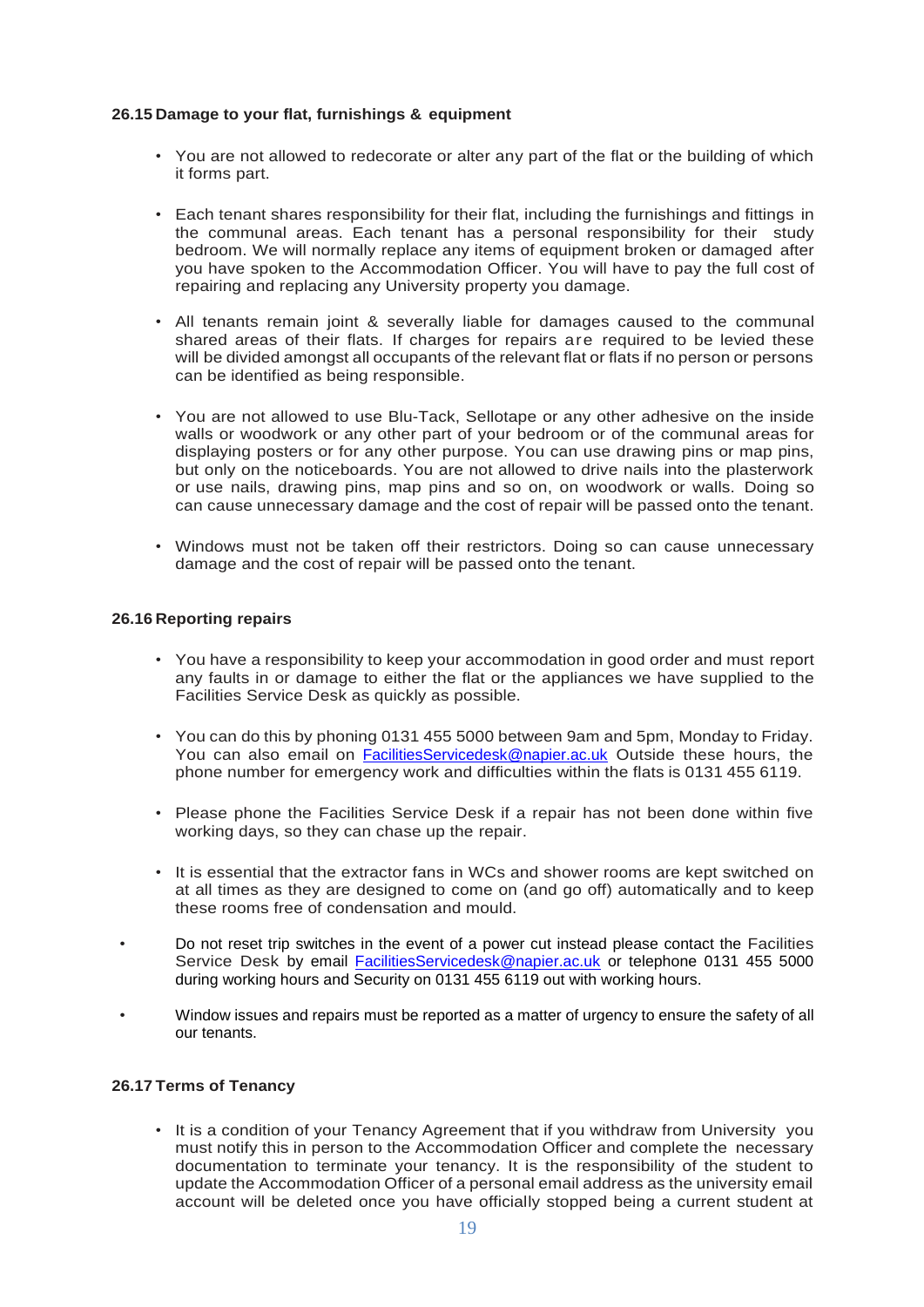Edinburgh Napier University

- Until all such documentation has been signed and your key returned you will remain liable for the obligations contained in the Tenancy Agreement, including the payment of rent.
- All terminations are subject to 28 days' notice and payment of a £50 administration charge. The notice period starts from the time we receive your completed Request to Terminate Form and confirmation of your withdrawal from your PDT (Personal Development Tutor), whichever is latest. Rent will continue to be charged until you return your key or until the end of the notice period, whichever is the later date.

#### **26.18 Breaching the Code of Conduct**

#### A. Informal Discussion

If you have minor problems with the behaviour of another tenant, you and they should first try to resolve the issue informally. Dissatisfaction often arises from misunderstandings and the best starting point is usually with the person whose actions are the cause of the dissatisfaction. Informal discussion can often provide an immediate explanation and solution.

#### B. Mediation

If there is a minor dispute between tenants, you can contact your Accommodation Officer for advice and, if you so wish, they can arrange to meet all the tenants to try and help them resolve the dispute amicably.

#### C. Student Conduct Hearing

Staff within the Student Accommodation Office will investigate all breaches of this Code of Conduct which are reported to them in writing.

The Student Accommodation Manager has initial responsibility for maintaining student discipline within University residential accommodation. The Manager or Accommodation Officers will deal with most cases of alleged misconduct or breaches of this Code of Conduct. The investigating Accommodation Officer will speak to the person who has allegedly broken the Code of Conduct, and will give them the chance to explain their behaviour. We will also take statements from other relevant parties and witnesses. If the matter requires a student conduct hearing, you have the right to be accompanied by a friend, a member of Napier Students' Association or a member of their School. An accompanying person must not have been involved in the incident under discussion. Please note that due to the nature of student accommodation, a summary hearing/disciplinary interview will be held as quickly as possible after receipt of the initial report. You have the right to request a copy of the security Incident Report.

This Student Accommodation Code of Conduct should be read in conjunction with the Edinburgh Napier University Student Conduct and Fitness to Practise Regulations, which are:

"intended to set and maintain acceptable standards of behaviour within the University community, to encourage individuals to accept their obligations to the University community, to protect the rights of members of that community to participate freely in the educational purposes of the University and to help maintain the University's good name and standing".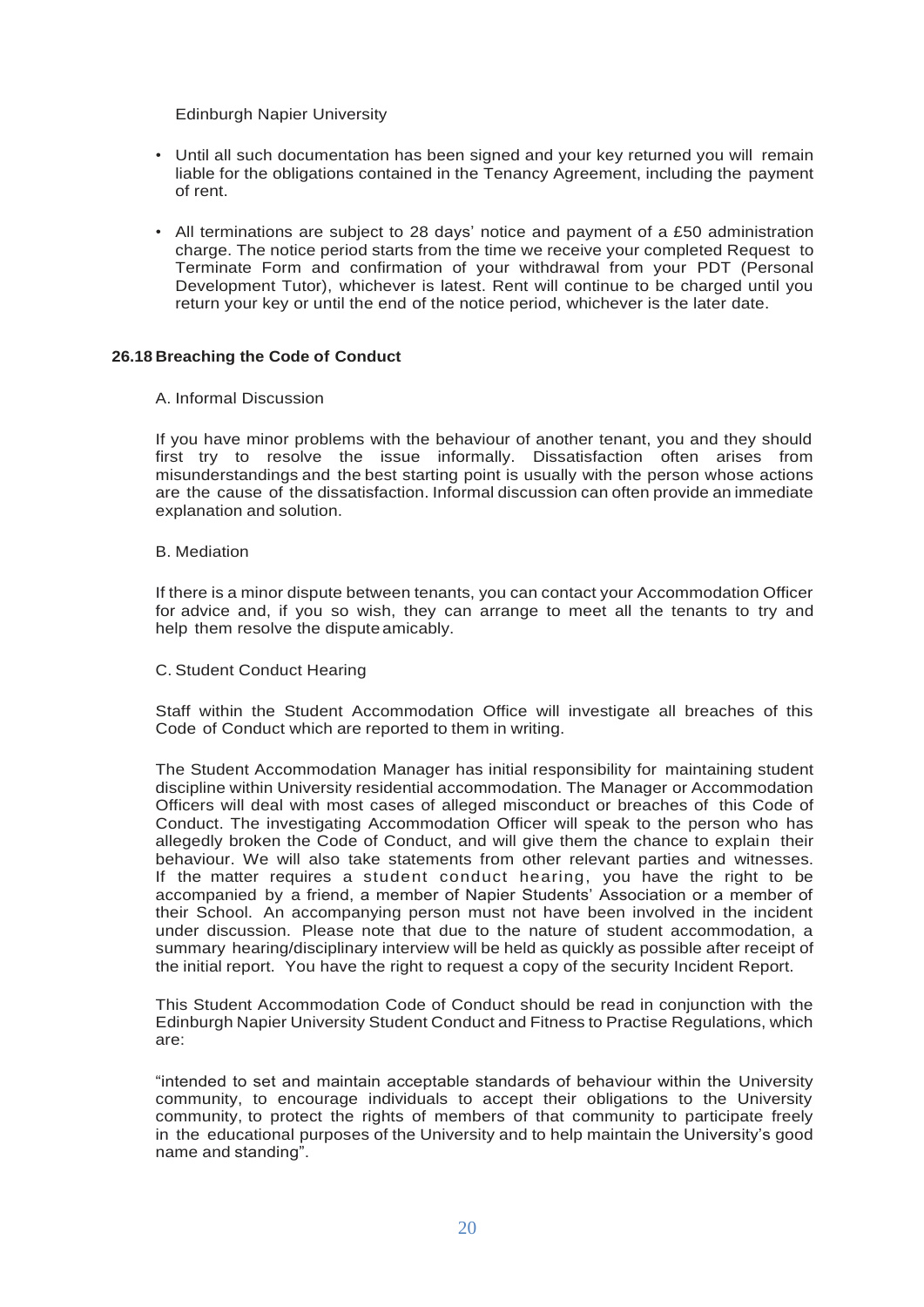You can get a copy of these regulations at: http://my.napier.ac.uk/Student-Administration/Conduct/Pages/Conduct.aspx

Failure by you to attend a meeting at the time and place specified, except for a written reason acceptable to the investigating Accommodation Officer, shall not preclude the matter being considered and a decision being reached in your absence.

For all breaches of this Student Accommodation Code of Conduct, the following sanctions or penalties from the University's Student Conduct Regulations will apply:

- 1. An oral reprimand (see SCRs clause 5.4.1i).
- 2. A written reprimand (see SCRs clause 5.4.1 i). A written reprimand will specify the length of time the reprimand will remain on file.
- 3. A final written warning. This is normally issued by an Accommodation Officer.
- 4. A "Notice To Quit" the accommodation (see SCRs clause 5.1.4 i). This is issued by the Student Accommodation Manager.
- 5. For matters of a substantial nature the case may be referred to the University Secretary for action by a University Disciplinary Committee.
- 6. The above penalties may also impose a requirement to make good the cost, in whole or in part, of any damage caused (or to replace University property damaged).
- 7. A list of charges for breaches of this Code of Conduct is available from the Student Accommodation Office and Accommodation web pages. Any charges imposed will be required to be paid by the specified time. Thereafter, such charges will be added to the payments requested from guarantors.

Please note that it is not necessary for the University to carry out each stage of this procedure. In the case of a serious breach of this Code of Conduct, the University may decide at the end of the investigation and any subsequent hearing to issue a "Notice To Quit\* immediately.

All student who come under the heading Fitness to Practise (FTP) such as students attending courses in Nursing, Law and Social Care who has been found to have breached this Code of Conduct will be reported to the Dean of the School for the matter to be considered under theFTP.

#### **26.19 Appeals**

You may appeal, in writing, against the decision made within 5 working days of the receipt of the decision. It is anticipated that the results of your appeal will be confirmed, in writing, within 5 working days.

- Under sanctions 1 3 above, you should write to the Student Accommodation Manager.
- Under sanction 4 you should send your appeal in writing to the Director of Property & Facilities.
- Under sanction 5, you may appeal to the University Secretary.

The appeal against a decision made as a result of the disciplinary procedure under the sanctions noted above, may be made on the following grounds:

- The penalty was out with the scope of the Regulations.
- There was a procedural irregularity in the process undertaken which materially influenced the final decision.
- The decision reached was unreasonable as a result of the Authorised Officer's